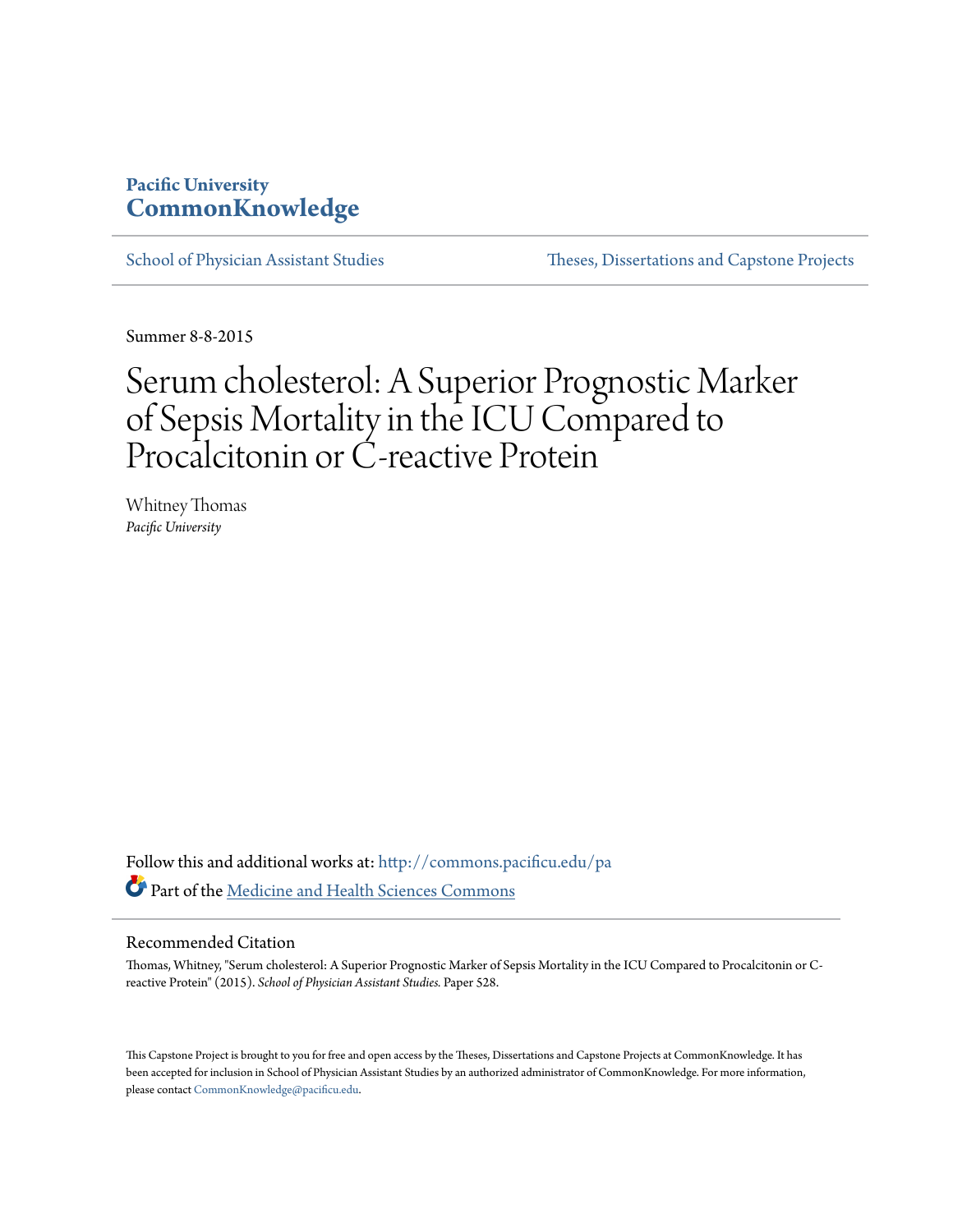Serum cholesterol: A Superior Prognostic Marker of Sepsis Mortality in the ICU Compared to Procalcitonin or C-reactive Protein

#### **Abstract Background:**

Sepsis is the fourth most common admitting diagnosis to the ICU and the second leading cause of death. Despite aggressive management, sepsis continues to have a high mortality rate as high as 48.8% and costs an estimated \$366 million annually. The need for an early prognostic marker to identify those at highest risk for mortality in order to optimize therapeutics is critical. Procalcitonin (PCT) and C-reactive protein (CRP) are the current standard markers in the ICU setting; however, each test carries significant limitations. Cholesterol may be a useful prognostic marker of sepsis given that lipid metabolism is significantly altered by systemic inflammation. These changes have been noted to occur within hours of an inflammatory state and are negatively correlated to clinical outcome. Few studies have evaluated the efficacy of serum cholesterol compared to PCT and CRP to identify those at high risk for mortality in the ICU. Can total cholesterol be a superior prognostic marker of mortality in patients admitted to the ICU for sepsis compared to the current gold standard of PCT or CRP?

### **Methods:**

An exhaustive search was conducted using MEDLINE-Ovid, Web of Science, and CINAHL using the following keywords: cholesterol, procalcitonin or C-reactive protein, and sepsis. Relevant articles were assessed for quality using the Grading of Recommendations, Assessment, Development and Evaluation (GRADE). A search on the National Institute of Health (NIH) clinical trials inquiry site indicates that there are no current trials in any phase evaluating serum cholesterol as a prognostic marker in ICU septic patients.

#### **Results:**

Two studies met eligibility criteria and were included in this systematic review. A prospective observational trial with 106 participants demonstrated a statistically significant superiority of total cholesterol as a prognostic marker for septic ICU patients with infection only compared to PCT and CRP. A second prospective observational trial with 96 participants demonstrated no superior benefit of total cholesterol levels when compared to CRP but total cholesterol had statistically significant utility in predicting mortality separately.

#### **Conclusion:**

Total cholesterol may be a useful and superior prognostic marker of mortality for patients admitted to the ICU with sepsis secondary to infection compared to its CRP and PCT counterparts. Serum cholesterol could provide ICU clinicians a more sensitive screening tool for identifying those patients at highest risk for morbidity and mortality irrespective of other underlying comorbidities, whereas CRP may be more useful for monitoring response to therapy. Cholesterol pathophysiology may also yield insight on experimental therapy including the use of statin medications in septic patients in the ICU.

## **Degree Type**

Capstone Project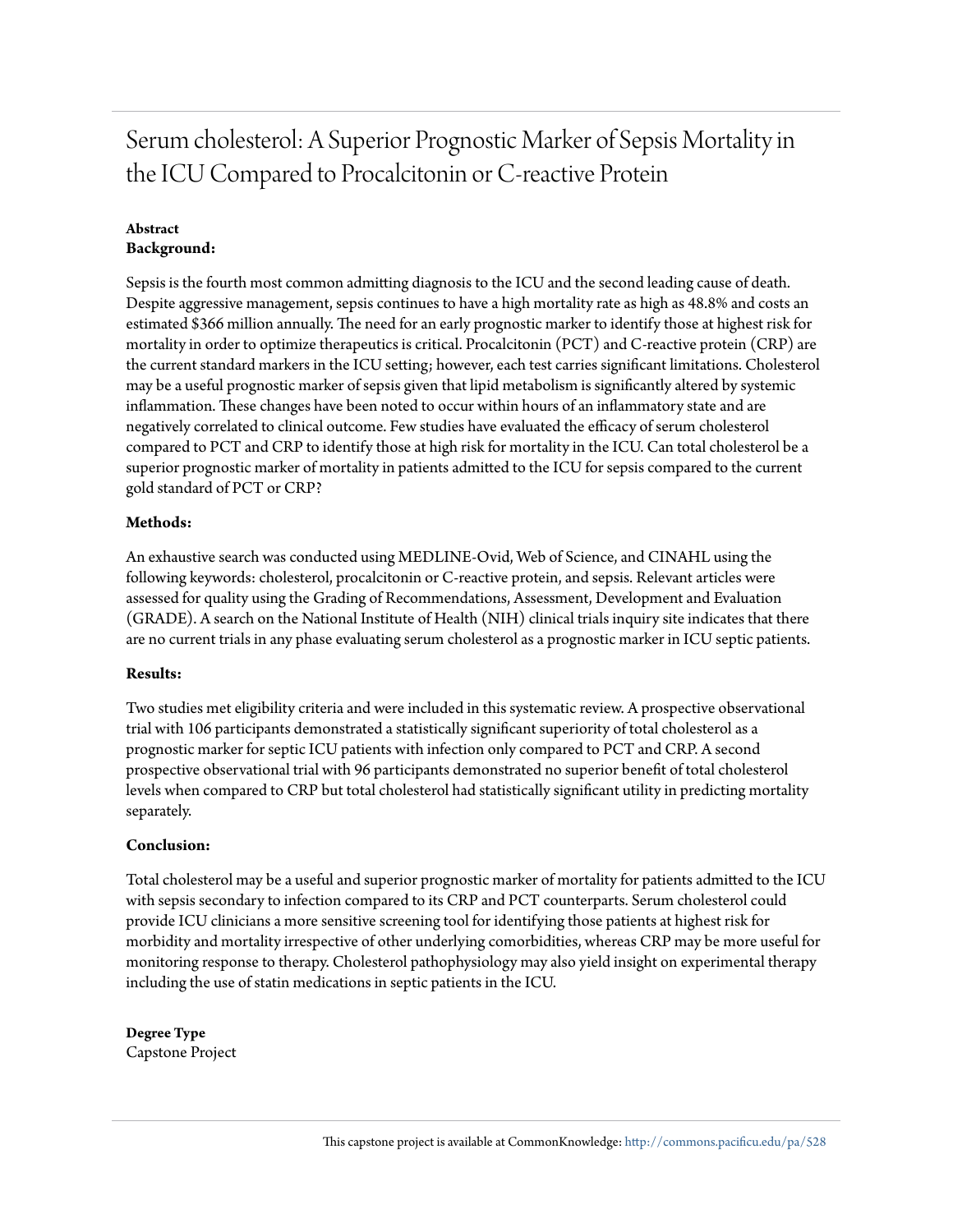**Degree Name** Master of Science in Physician Assistant Studies

**First Advisor** Mary Von, DHEd, MS, PA-C

**Second Advisor** Annjanette Sommers, MS, PA-C

**Keywords** Sepsis, procalcitonin, C-reactive protein, mortality, ICU

**Subject Categories** Medicine and Health Sciences

**Rights**

[Terms of use for work posted in CommonKnowledge](http://commons.pacificu.edu/rights.html).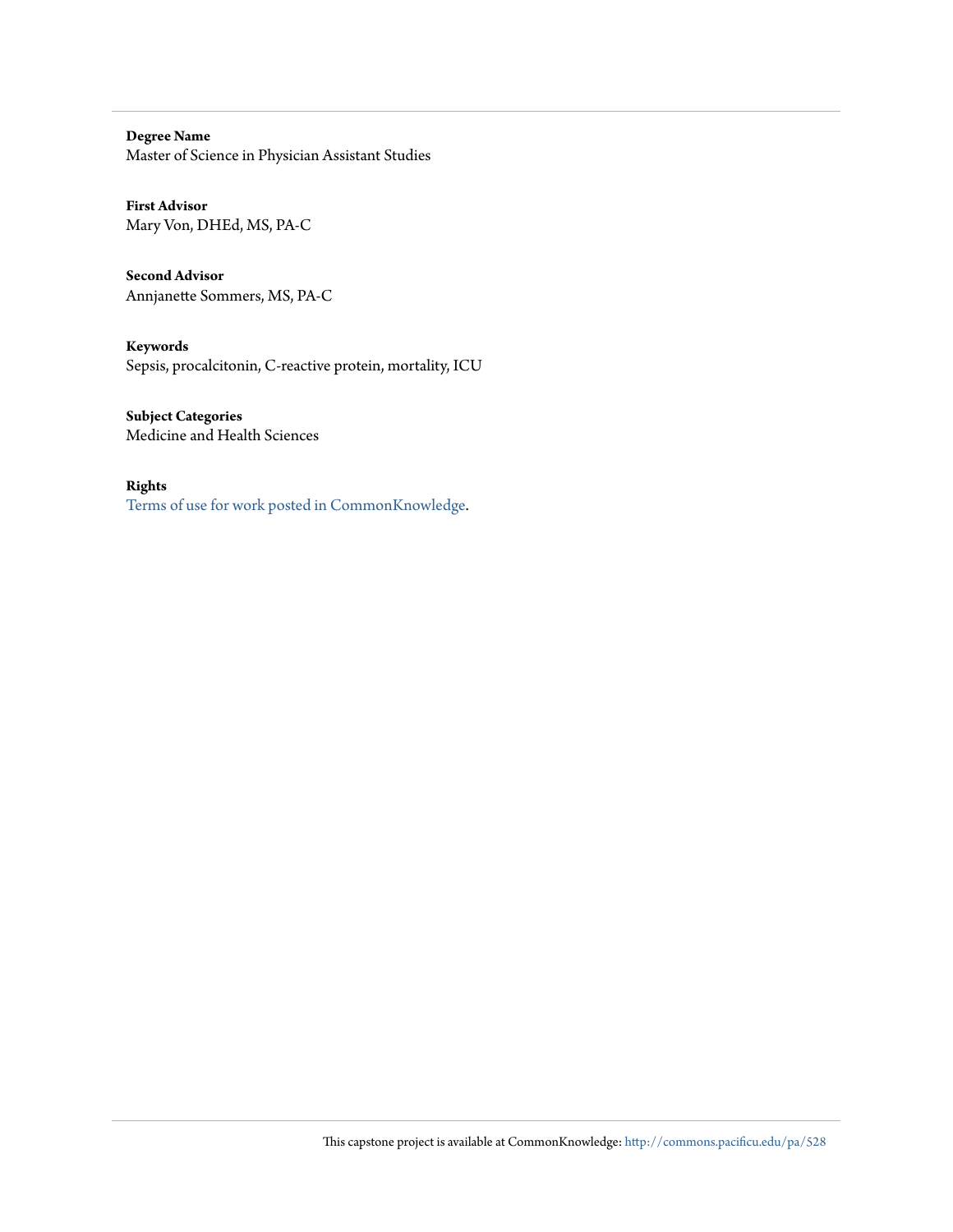### **Copyright and terms of use**

If you have downloaded this document directly from the web or from CommonKnowledge, see the "Rights" section on the previous page for the terms of use.

### **If you have received this document through an interlibrary loan/document delivery service, the following terms of use apply:**

Copyright in this work is held by the author(s). You may download or print any portion of this document for personal use only, or for any use that is allowed by fair use (Title 17, §107 U.S.C.). Except for personal or fair use, you or your borrowing library may not reproduce, remix, republish, post, transmit, or distribute this document, or any portion thereof, without the permission of the copyright owner. [Note: If this document is licensed under a Creative Commons license (see "Rights" on the previous page) which allows broader usage rights, your use is governed by the terms of that license.]

Inquiries regarding further use of these materials should be addressed to: CommonKnowledge Rights, Pacific University Library, 2043 College Way, Forest Grove, OR 97116, (503) 352-7209. Email inquiries may be directed to:[. copyright@pacificu.edu](mailto:copyright@pacificu.edu)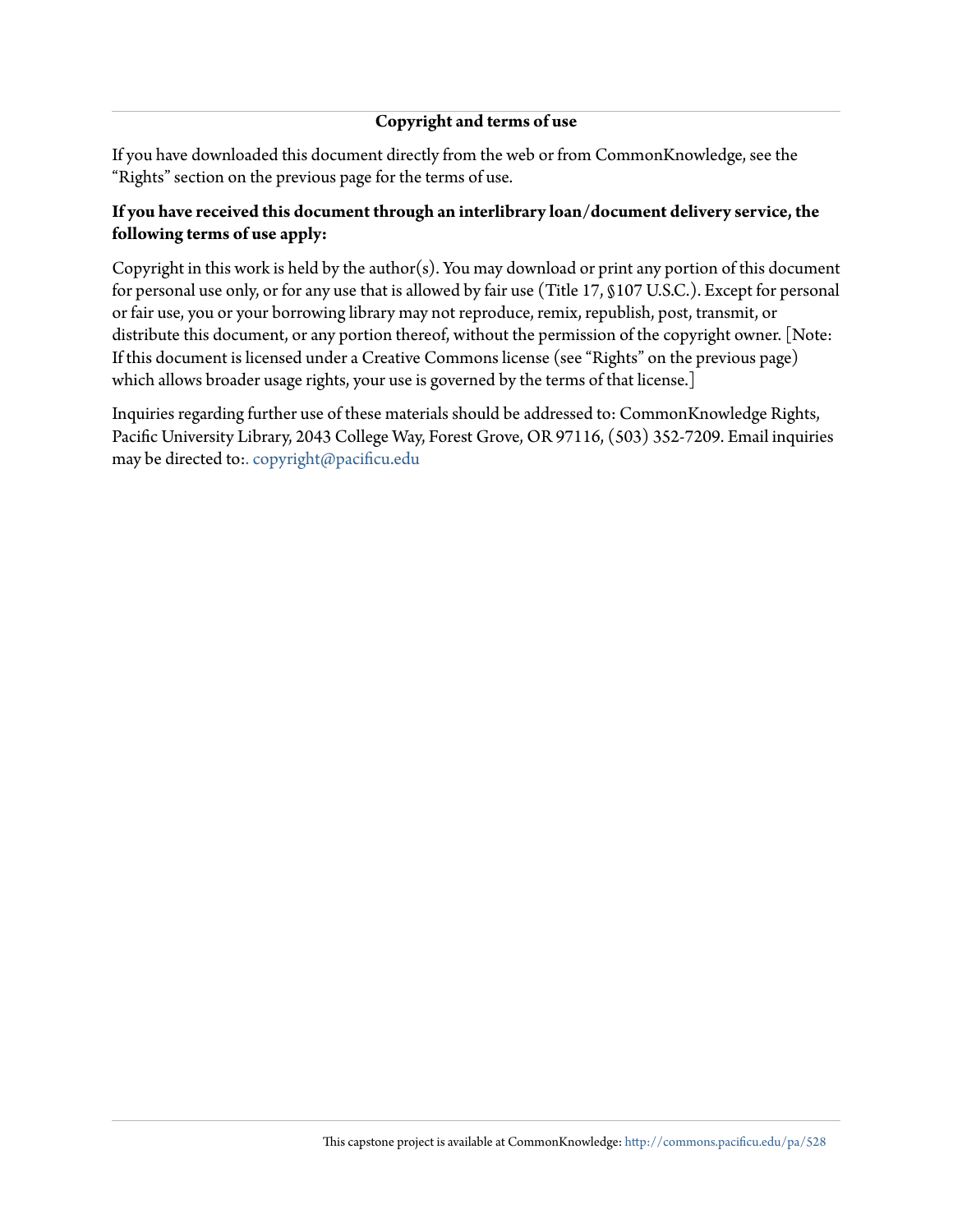### NOTICE TO READERS

This work is not a peer-reviewed publication. The Master's Candidate author of this work has made every effort to provide accurate information and to rely on authoritative sources in the completion of this work. However, neither the author nor the faculty advisor(s) warrants the completeness, accuracy or usefulness of the information provided in this work. This work should not be considered authoritative or comprehensive in and of itself and the author and advisor(s) disclaim all responsibility for the results obtained from use of the information contained in this work. Knowledge and practice change constantly, and readers are advised to confirm the information found in this work with other more current and/or comprehensive sources.

The student author attests that this work is completely his/her original authorship and that no material in this work has been plagiarized, fabricated or incorrectly attributed.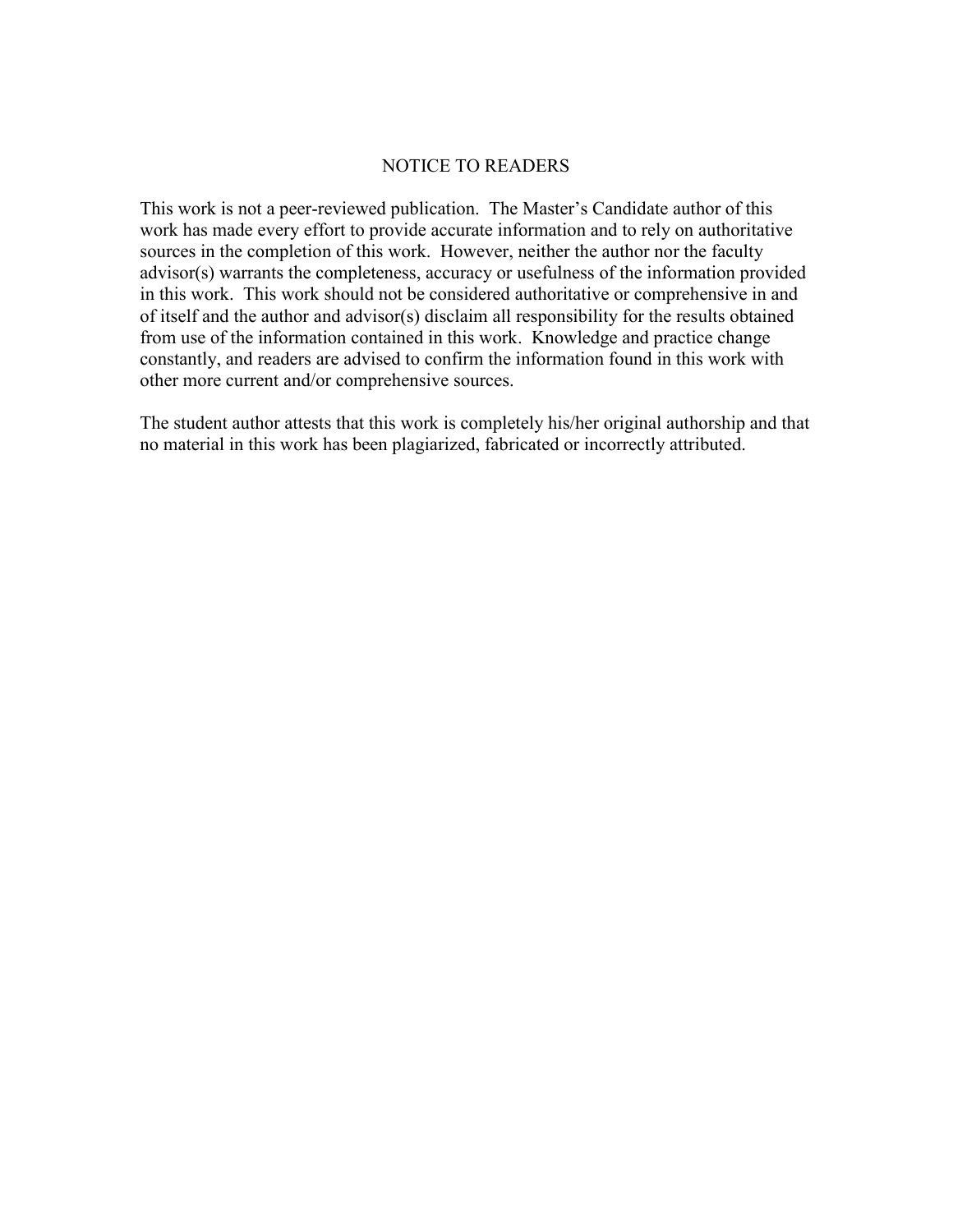# **Serum cholesterol: A Superior Prognostic Marker of Sepsis Mortality in the ICU Compared to Procalcitonin or C-reactive Protein**



*A Clinical Graduate Project Submitted to the Faculty of the*

*School of Physician Assistant Studies*

*Pacific University*

*Hillsboro, OR*

*For the Masters of Science Degree, August 8, 2015*

*Faculty Advisor: Mary Von, DHEd, MS, PA-C Clinical Graduate Project Coordinator: Annjanette Sommers, PA-C, MS*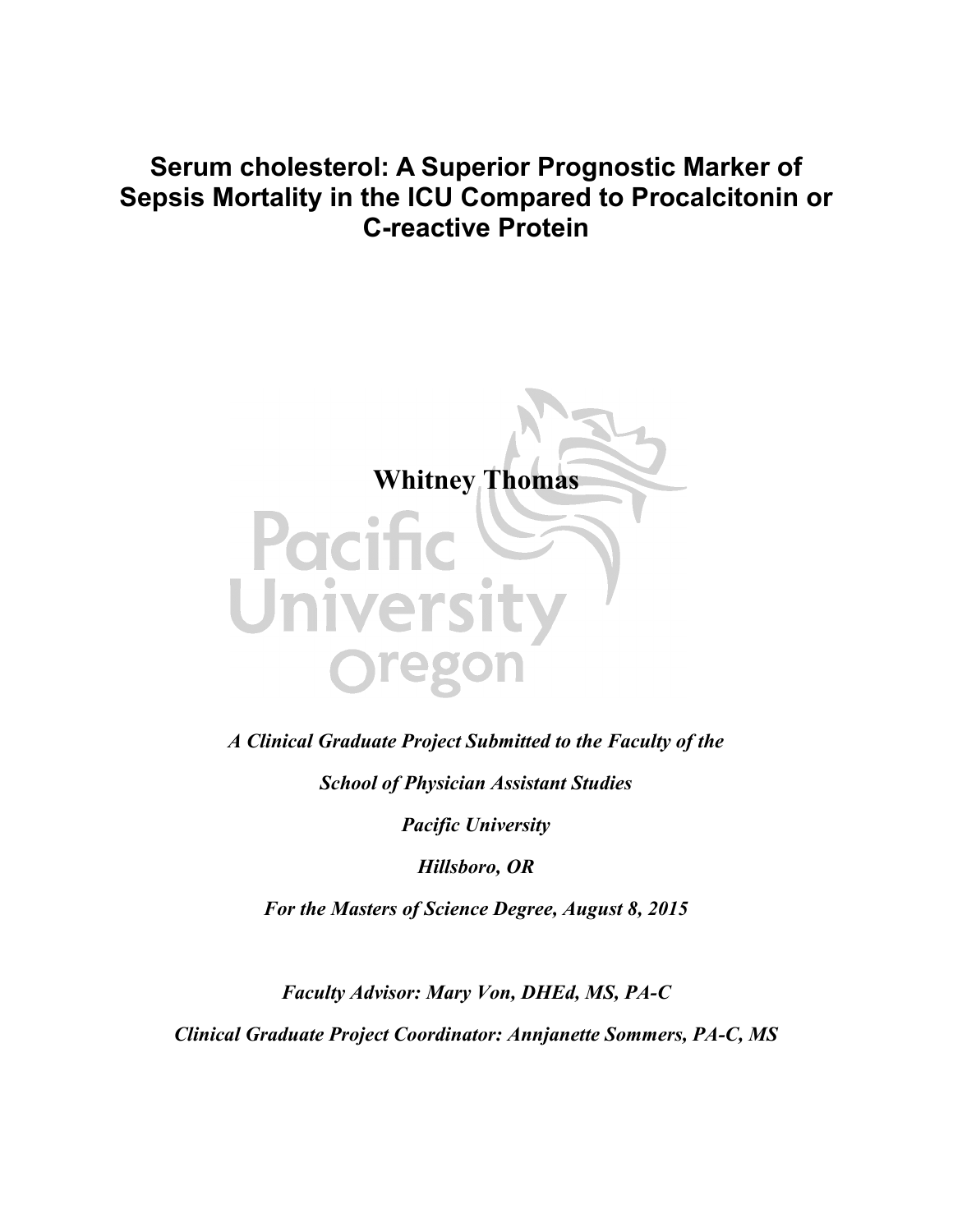# <span id="page-6-0"></span>**Biography**

[Redacted for privacy]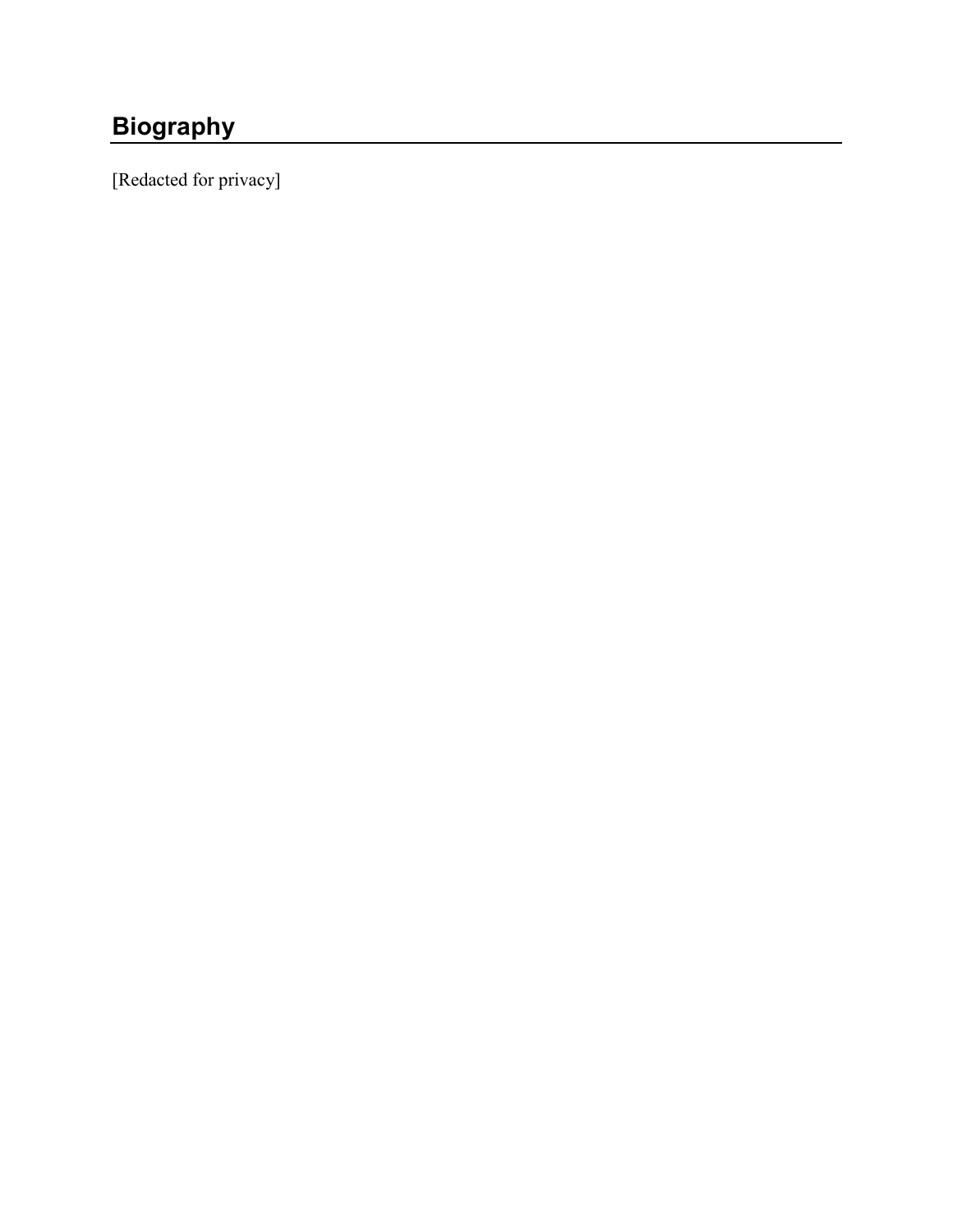## <span id="page-7-0"></span>**Abstract**

## **Background:**

Sepsis is the fourth most common admitting diagnosis to the ICU and the second leading cause of death. Despite aggressive management, sepsis continues to have a high mortality rate as high as 48.8% and costs an estimated \$366 million annually. The need for an early prognostic marker to identify those at highest risk for mortality in order to optimize therapeutics is critical. Procalcitonin (PCT) and C-reactive protein (CRP) are the current standard markers in the ICU setting; however, each test carries significant limitations. Cholesterol may be a useful prognostic marker of sepsis given that lipid metabolism is significantly altered by systemic inflammation. These changes have been noted to occur within hours of an inflammatory state and are negatively correlated to clinical outcome. Few studies have evaluated the efficacy of serum cholesterol compared to PCT and CRP to identify those at high risk for mortality in the ICU. Can total cholesterol be a superior prognostic marker of mortality in patients admitted to the ICU for sepsis compared to the current gold standard of PCT or CRP?

## **Methods:**

An exhaustive search was conducted using MEDLINE-Ovid, Web of Science, and CINAHL using the following keywords: cholesterol, procalcitonin or C-reactive protein, and sepsis. Relevant articles were assessed for quality using the Grading of Recommendations, Assessment, Development and Evaluation (GRADE). A search on the National Institute of Health (NIH) clinical trials inquiry site indicates that there are no current trials in any phase evaluating serum cholesterol as a prognostic marker in ICU septic patients.

## **Results:**

Two studies met eligibility criteria and were included in this systematic review. A prospective observational trial with 106 participants demonstrated a statistically significant superiority of total cholesterol as a prognostic marker for septic ICU patients with infection only compared to PCT and CRP. A second prospective observational trial with 96 participants demonstrated no superior benefit of total cholesterol levels when compared to CRP but total cholesterol had statistically significant utility in predicting mortality separately.

## **Conclusion:**

Total cholesterol may be a useful and superior prognostic marker of mortality for patients admitted to the ICU with sepsis secondary to infection compared to its CRP and PCT counterparts. Serum cholesterol could provide ICU clinicians a more sensitive screening tool for identifying those patients at highest risk for morbidity and mortality irrespective of other underlying comorbidities, whereas CRP may be more useful for monitoring response to therapy. Cholesterol pathophysiology may also yield insight on experimental therapy including the use of statin medications in septic patients in the ICU.

**Keywords:** Sepsis, procalcitonin, C-reactive protein, mortality, ICU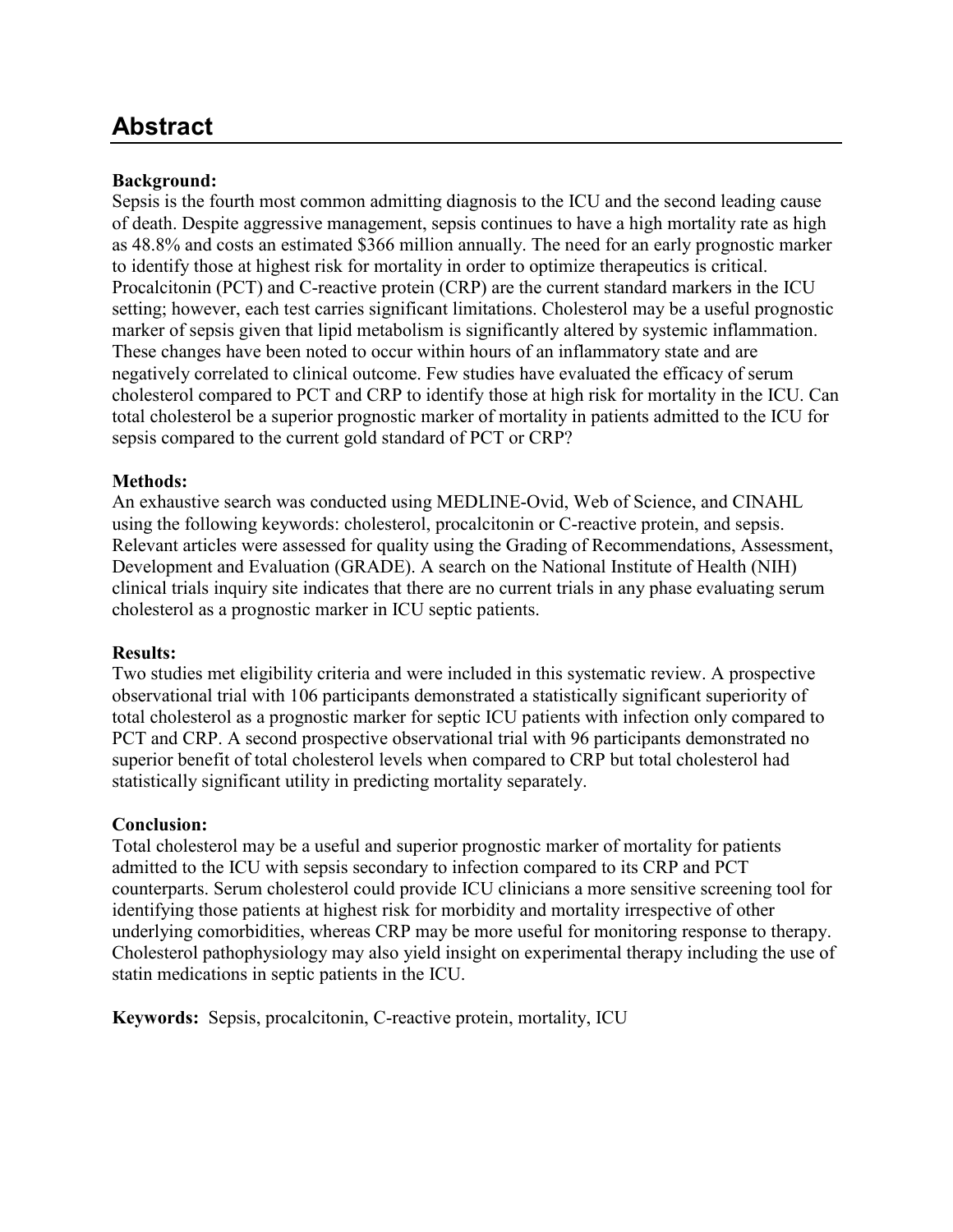# <span id="page-8-0"></span>**Acknowledgements**

[Redacted for privacy]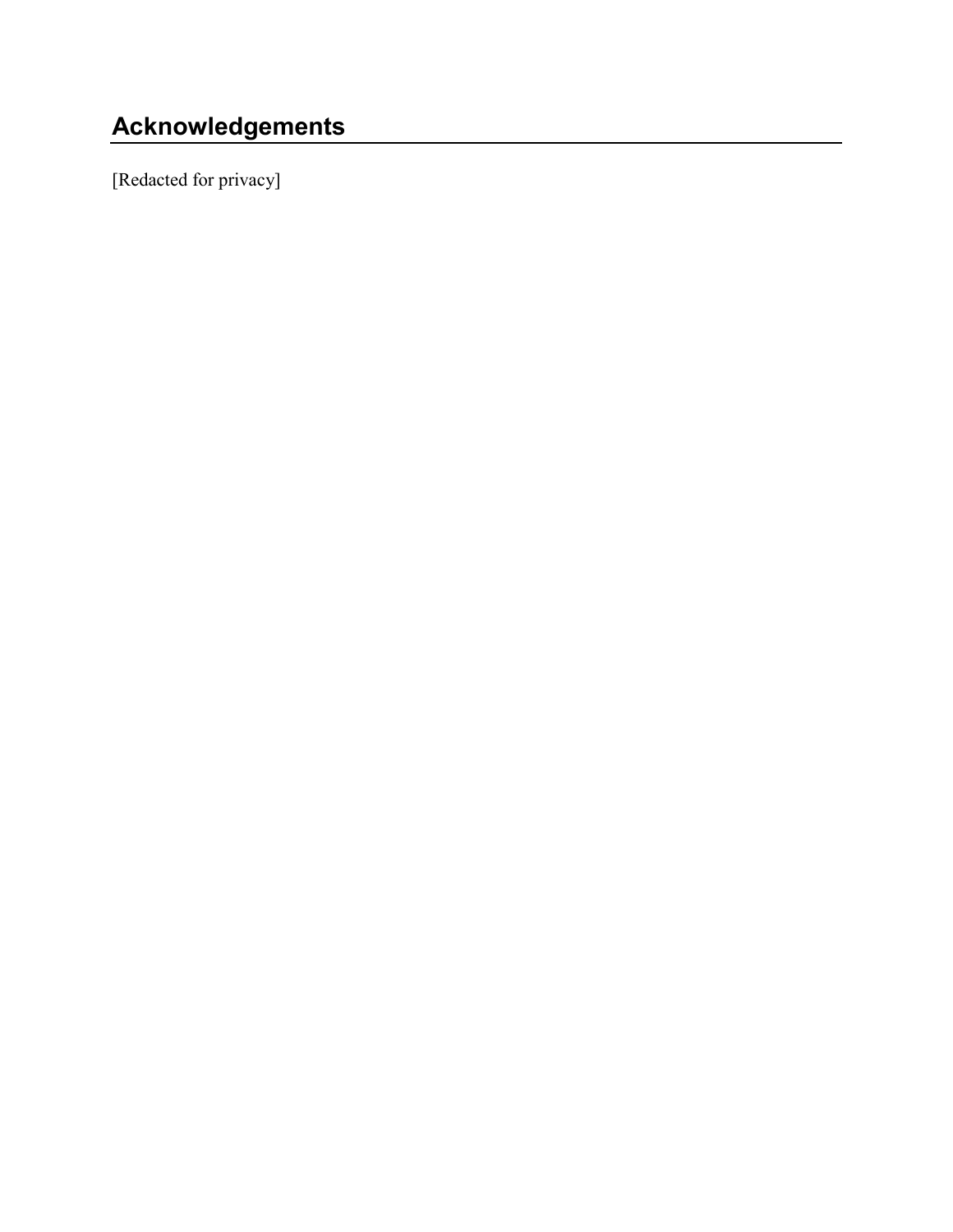# <span id="page-9-0"></span>**Table of Contents**

| Serum cholesterol: A Superior Prognostic Marker of Infection and Sepsis Mortality in the ICU      |    |
|---------------------------------------------------------------------------------------------------|----|
|                                                                                                   |    |
|                                                                                                   |    |
|                                                                                                   |    |
|                                                                                                   |    |
|                                                                                                   |    |
|                                                                                                   |    |
|                                                                                                   |    |
|                                                                                                   |    |
|                                                                                                   |    |
|                                                                                                   |    |
| Table IV. Summary of Findings                                                                     | 24 |
| Figure 1A. Cholesterol serum levels of survivors and nonsurvivors in patients with infection; 1B. |    |
|                                                                                                   |    |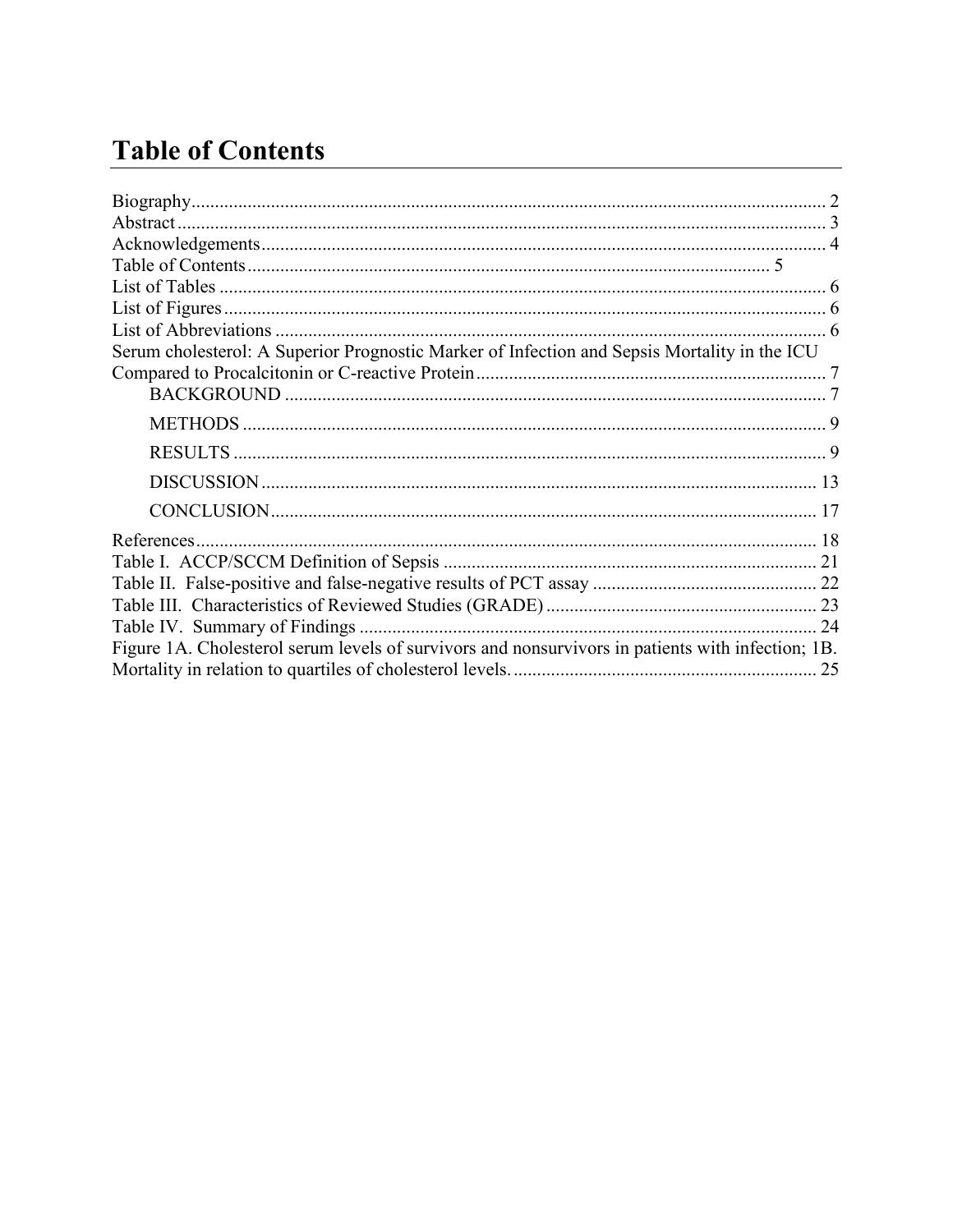# <span id="page-10-0"></span>**List of Tables**

| Table I:   | ACCP/SCCM definition of sepsis                         |
|------------|--------------------------------------------------------|
| Table II:  | False-positive and false-negative results of PCT assay |
| Table III: | Characteristics of Reviewed Studies (GRADE)            |
| Table IV:  | Summary of Findings                                    |

# <span id="page-10-1"></span>**List of Figures**

Figure I: 1A. Cholesterol serum levels of survivors and nonsurvivors in patients with infection; 1B. Mortality in relation to quartiles of cholesterol levels.

# <span id="page-10-2"></span>**List of Abbreviations**

| <b>PCT</b>       | Procalcitonin                                                 |
|------------------|---------------------------------------------------------------|
| <b>CRP</b>       | C-Reactive protein                                            |
| HDL-C            | High density lipoprotein – cholesterol                        |
| <b>TCH</b>       | Total cholesterol                                             |
| <b>APACHE II</b> | Acute Physiology and Chronic Health Evaluation II             |
| <b>GRADE</b>     | Grading of Recommendations, Assessment, Development and       |
|                  | Evaluation                                                    |
| <b>NIH</b>       | National Institute of Health                                  |
| <b>ROS</b>       | Receiver operating characteristic                             |
| <b>AUC</b>       | Area under the curve                                          |
| LOS              | Length of stay                                                |
| <b>ACCP/SCCM</b> | American College of Chest Physicians/Society of Critical Care |
|                  | Medicine                                                      |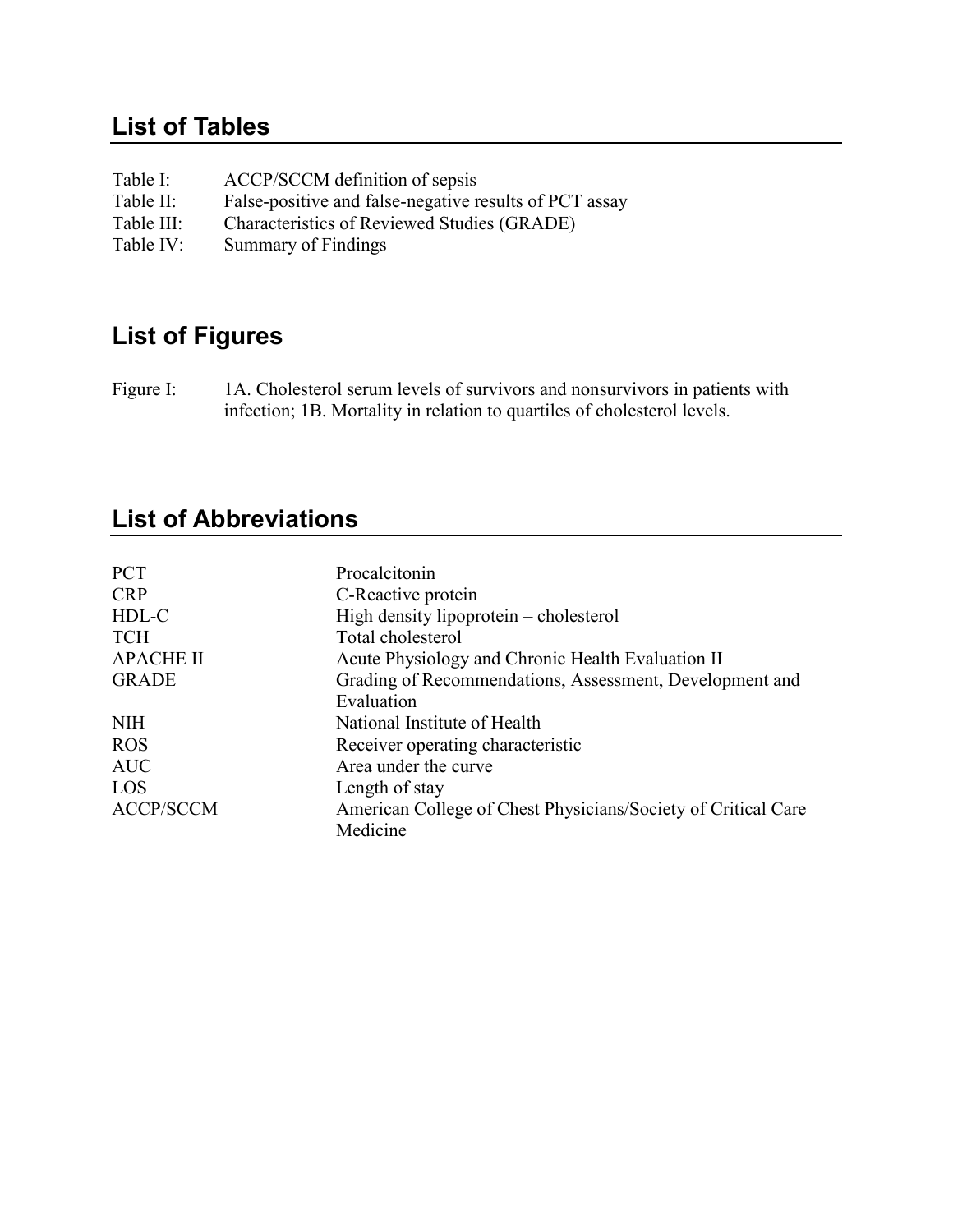## <span id="page-11-0"></span>**Serum cholesterol: A Superior Prognostic Marker of Sepsis Mortality in the ICU Compared to Procalcitonin or C-reactive Protein**

## <span id="page-11-1"></span>**BACKGROUND**

It is estimated that 5 million patients are admitted to the ICU in the United States annually.<sup>1</sup> Sepsis, defined by the ACCP/SCCM Consensus Conference as the systemic inflammatory response to infection<sup>2</sup> (Table I), is the fourth most common admitting diagnosis to the ICU and is the second leading cause of mortality in the ICU after multiorgan failure.<sup>1</sup> Despite advances in aggressive management, a diagnosis of sepsis continues to have a high mortality rate, which increases with sepsis severity from 20.8% in patients with sepsis and as high as 48.8% in patients with septic shock.<sup>3</sup> Sepsis also carries a high incidence of hospital readmissions and consequently represents a significant portion of the healthcare budget. In a recent study<sup>4</sup> evaluating 43 452 severe sepsis survivors by Goodwin et al,  $26\%$  of those patients were readmitted within 30 days of their discharge and 48% of survivors by 180 days, with associated costs estimated at \$366 million and \$1.1 billion, respectively. Up to 10% of the sepsis survivors were deceased within 180 days of discharge,<sup>4</sup> suggesting that sepsis is associated with long-term morbidity and mortality.

Currently there are few reliable therapeutic strategies for the management of sepsis including empiric antibiotic therapy, aggressive volume repletion, and tight insulin control. Given that the reversibility of severe sepsis is poor, the need for an early prognostic marker to identify those at highest risk for mortality in order to optimize therapeutic options is critical in order to reduce the ICU mortality secondary to sepsis.<sup>5</sup> Procalcitonin (PCT), a prohormone of the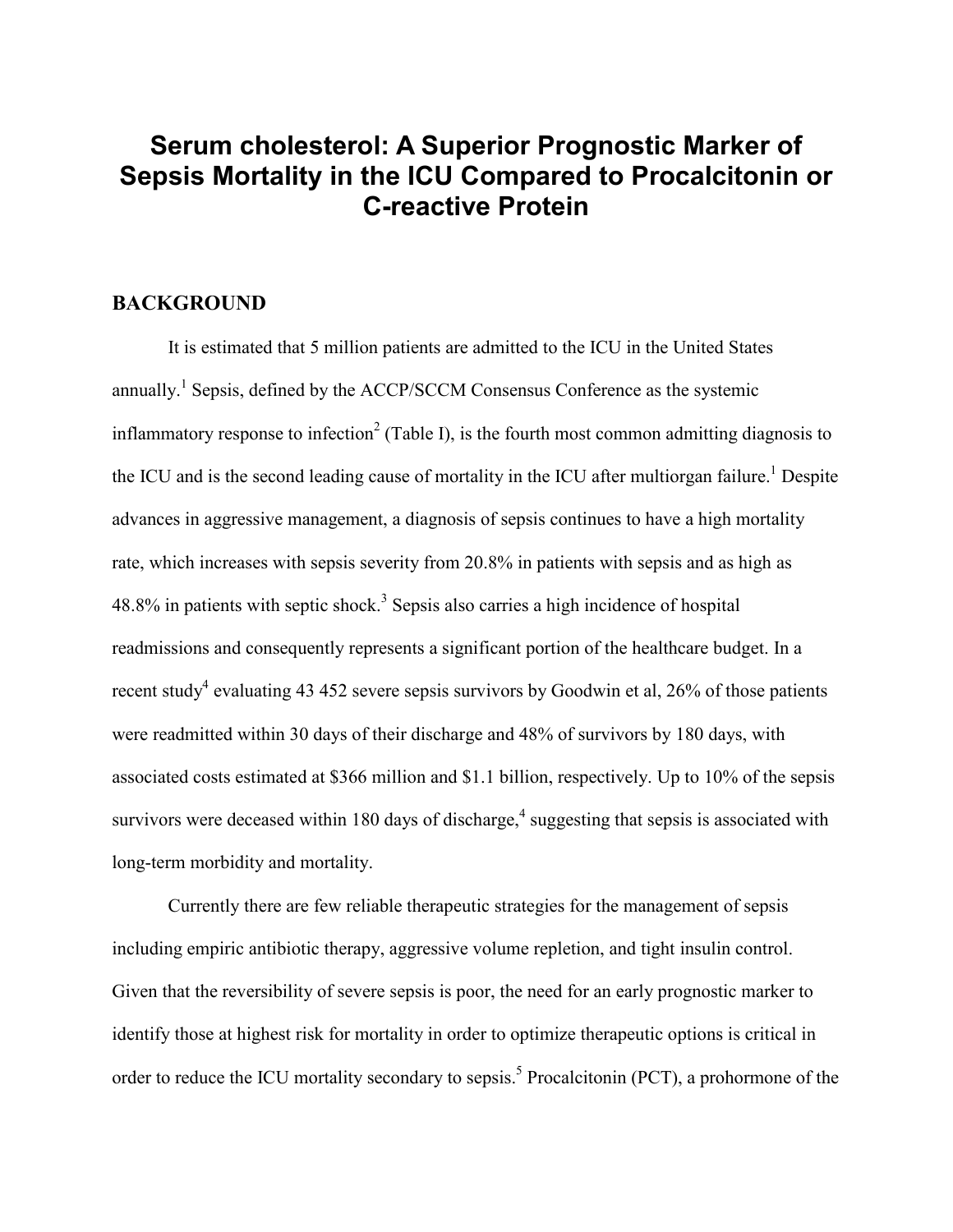hormone calcitonin, which is produced in the setting of microbial infection inflammatory mediators, and C-reactive protein (CRP), a calcium dependent ligand-binding protein synthesized in the liver in response to the cytokine cascade, both known acute phase proteins and early inflammatory markers, are the current gold standard in early diagnosis and prognosis of patients with sepsis in the ICU setting; however, both present with limitations in their use.<sup>6</sup> CRP is a nonspecific prognostic marker that is elevated in other infectious or inflammatory disorders, including obesity, diabetes mellitus, systemic lupus, chronic fatigue, depression, cigarette smoking. Moreover, CRP may also be falsely elevated in patients on steroids.<sup>6</sup> Evidence has demonstrated that PCT to be a useful tool in deciphering infectious vs noninfectious etiologies of  $inflammation<sup>5</sup>$  but PCT has also had significant limitations in its utility for sepsis prognosis including a variable cutoff range that is dependent on the clinical setting and comorbidities such COPD and immunosuppression. PCT also has a high rate of false-positive and false-negative results (Table II). 6

Recent evidence<sup>7</sup> suggests that serum cholesterol may be a useful prognostic marker of sepsis given that cholesterol metabolism has been shown to be markedly influenced by a state of widespread inflammation secondary to bacteremia. Additional studies<sup>5</sup> have demonstrated that patients diagnosed with severe sepsis in the ICU have a measured decrease in circulating levels of lipoproteins and an increase in triglycerides independent of comorbidities. These changes have been noted to occur early (within hours) in the inflammatory cascade associated with sepsis. A reduction in serum cholesterol was also negatively correlated to clinical outcome and length of stay, which carries additional mortality risk.<sup>8</sup>

Few studies, however, have evaluated the efficacy of serum cholesterol compared to the current gold standards, which have significant limitations in diagnosing sepsis early and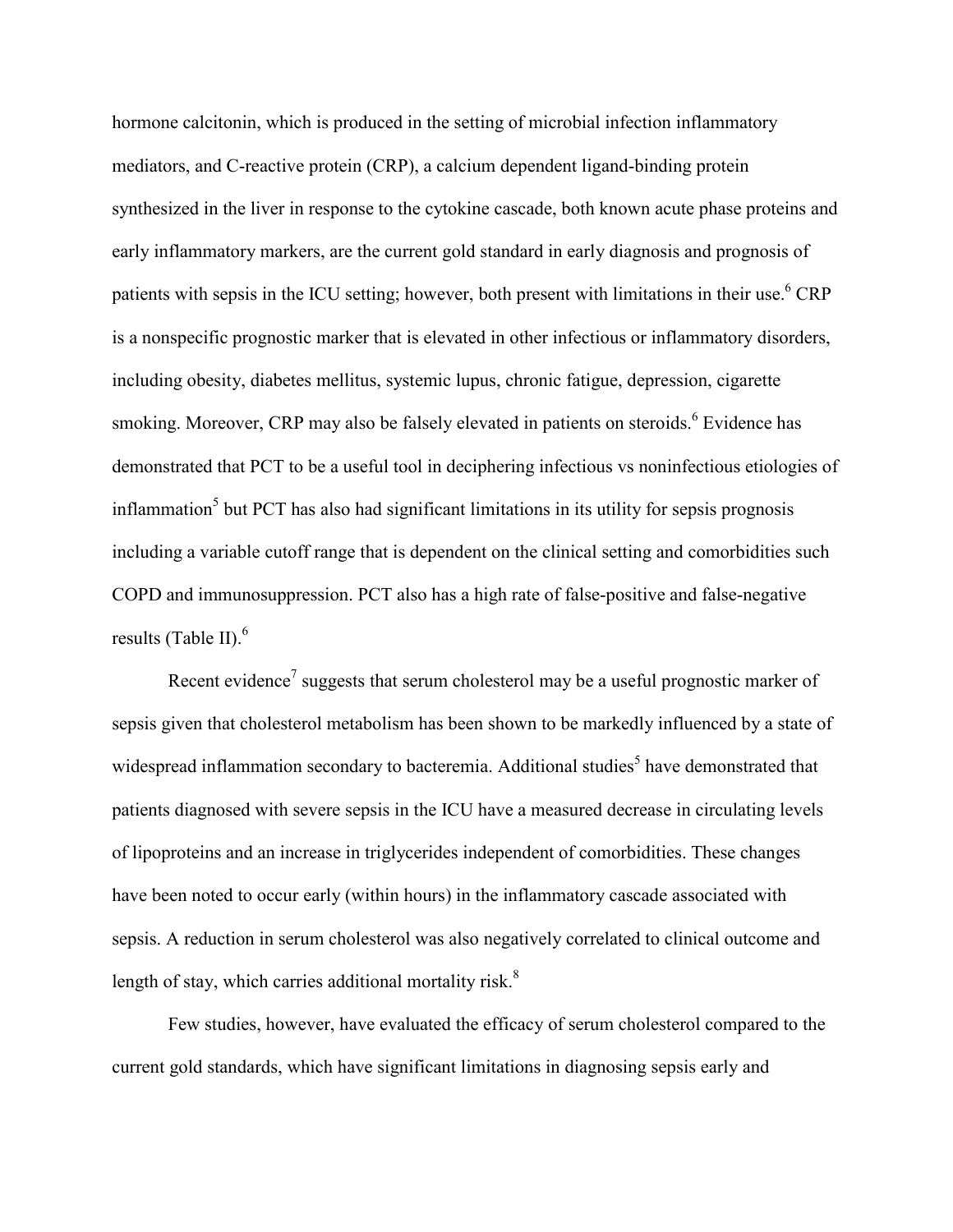accurately identify those at high risk for mortality in the ICU setting. Can total cholesterol be a superior prognostic marker of mortality in patients admitted to the ICU for sepsis compared to the current gold standard of procalcitonin or C-reactive protein?

### <span id="page-13-0"></span>**METHODS**

An exhaustive search of available medical literature was conducted using MEDLINE-Ovid, Web of Science, and CINAHL using the following keywords: cholesterol, procalcitonin or C-reactive protein, and sepsis. Studies were included if the primary data evaluated the prognosis of adult patients admitted to the ICU for sepsis using cholesterol levels compared to one or both PCT or CRP. All studies evaluated must have been published in English and data collected using human trials only. Articles were excluded if trials were conducted on surgical ICU patients or if the primary data collected was on statin efficacy. Relevant articles were assessed for quality using the Grading of Recommendations, Assessment, Development and Evaluation (GRADE).<sup>19</sup> A search on the National Institute of Health (NIH) clinical trials inquiry site indicates that there are no current trials in any phase evaluating serum cholesterol as a prognostic marker in ICU septic patients.

## <span id="page-13-1"></span>**RESULTS**

The initial result of the search yielded 36 potential articles. A total of 2 articles<sup>9,10</sup> met eligibility criteria after screening relevant articles for primary data and human studies published in English. Both relevant articles were prospective observational studies published after 2007 (Table III and IV).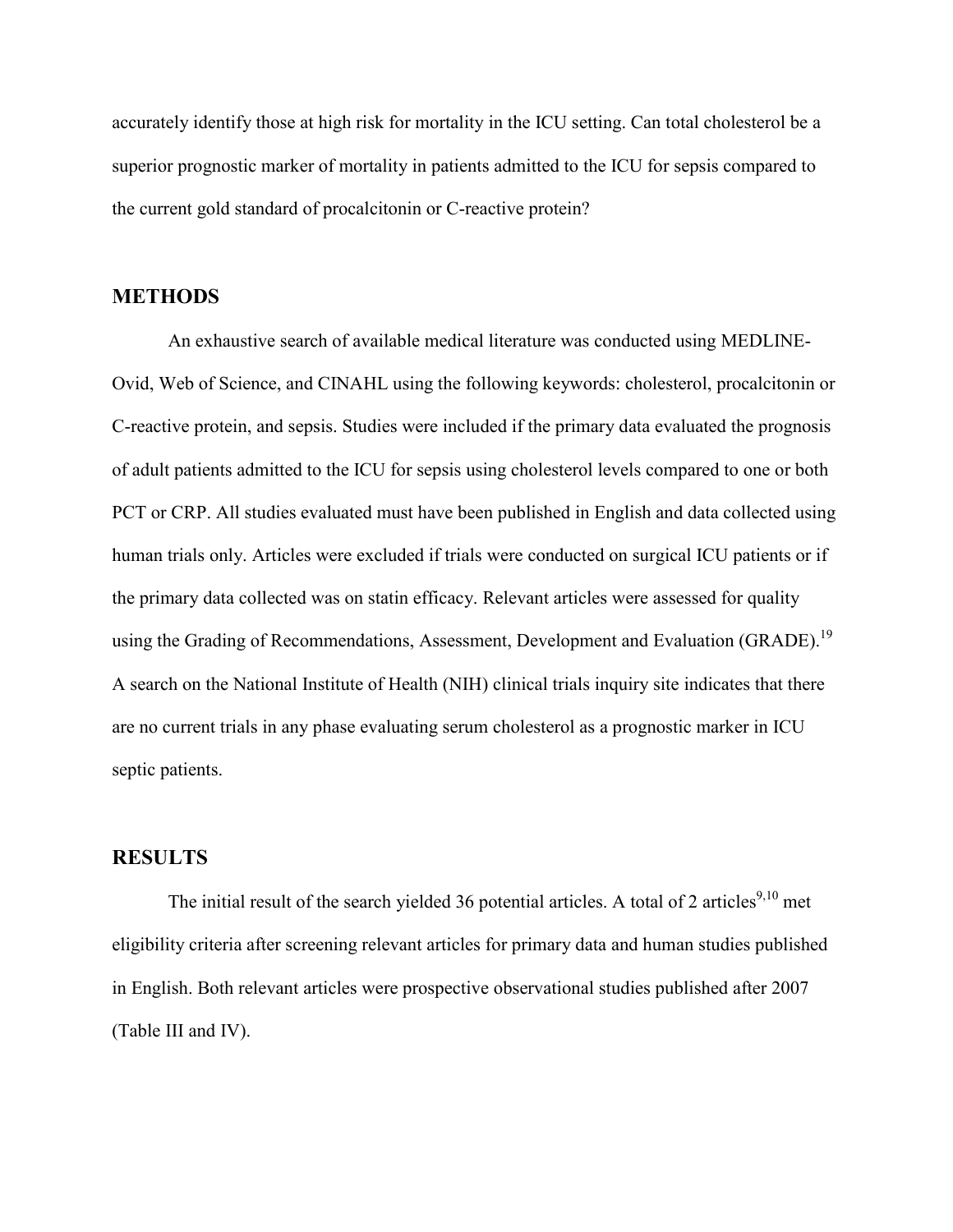### **Cholesterol rather than procalcitonin or C-reactive protein predicts mortality in patients with infection (Biller et al)**

In this prospective observational study, $9$  the authors compared the prognostic effect of serum total cholesterol levels to PCT and CRP in predicting mortality in adult patients admitted to the ICU with severe sepsis secondary to infectious etiologies only. The study included patients admitted to the ICU at the University Hospital Grohadern in Munich, Germany. Seventy-six patients admitted consecutively to the ICU for sepsis secondary to infection between 2007 and 2011 fulfilling sepsis criteria of the ACCP/SCCM Consensus Conference<sup>2</sup> were included in the study. Infection was defined according to the Center for Disease Control criteria with bacterial proof and either an elevated CRP upon admission, signs of infection, including fever, shaking chills, and local signs, or radiological evidence. A control group of 40 patients admitted to the ICU with systemic inflammatory response syndrome (SIRS), a systemic inflammatory condition without evidence of infection, were also included in the study as controls. A one time blood draw was done immediately upon admission to the ICU to measure total cholesterol, PCT, and CRP.

The primary outcome was mortality, which was investigated for the entire length of stay in the ICU per patient. Additional data collected upon hospital admission included the etiologies of infection and sepsis severity using the ACCP/SCCM criteria.<sup>2</sup> In-house mortality and underlying comorbid disorders were also considered during data analysis. Infectious etiologies of sepsis included pneumonia (most common), peritonitis, wound infection, bacteremia, urinary tract infection, and pancreatitis. Gram-negative infections predominated and aerobic infections were more common than anaerobic bacterial infections.<sup>9</sup>

Data analysis demonstrated that total cholesterol levels were significantly lower in nonsurviving patients in comparison with surviving patients ( $P = 0.006$ , 69mg/dL [range 37-88mg/dL] vs 96mg/dL [range 71-132mg/dL) whereas PCT and CRP levels demonstrated no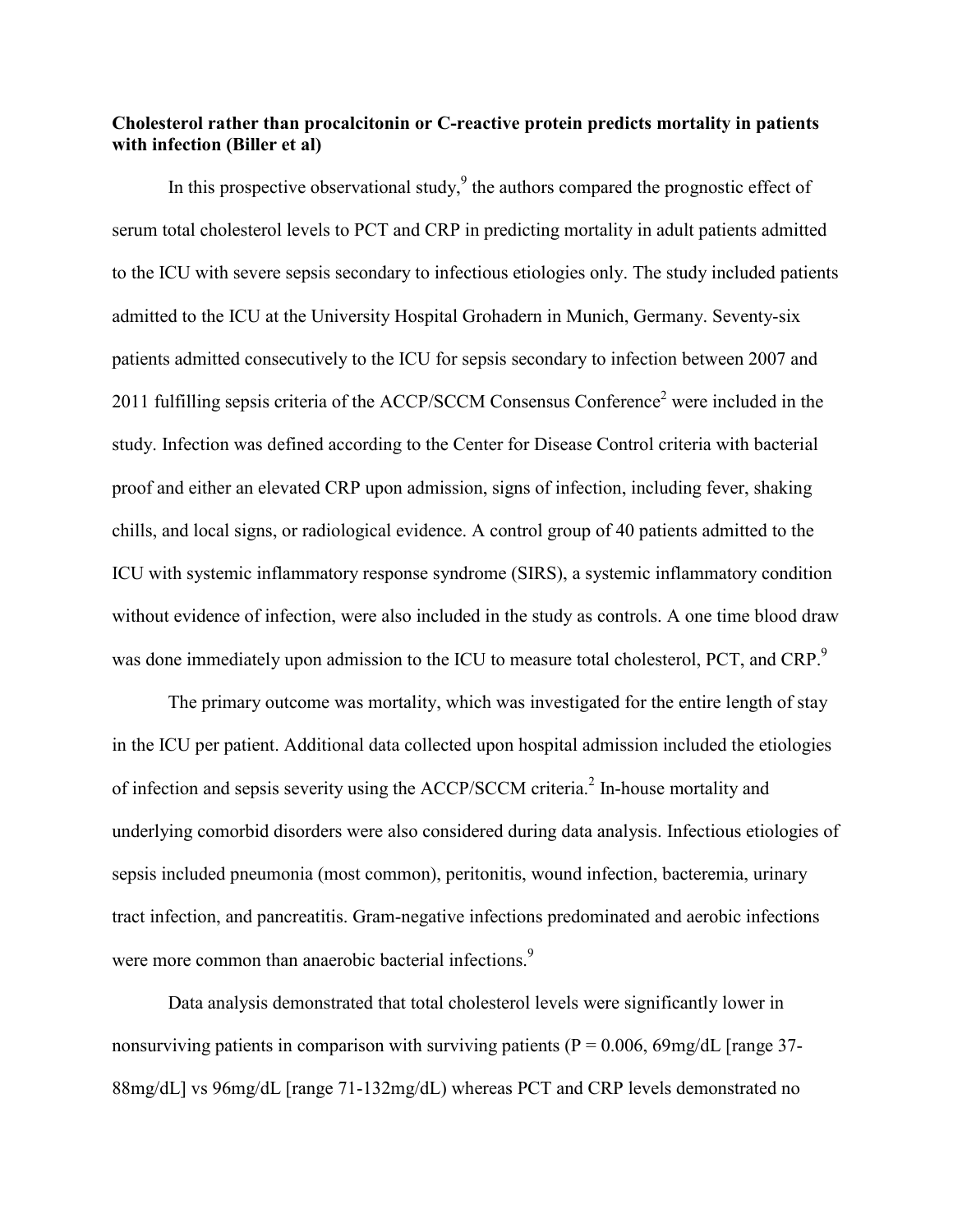significant difference between the two groups. ROC analysis showed an AUC of 0.715 for total cholesterol levels and survival, with AUCs of 0.407 and 0.474 for PCT and CRP, respectively. Of the patients with sepsis and a total cholesterol level of 50mg/dL or less, 82% of the patients did not survive whereas patients with a cholesterol level of 100mg/dL or greater had a mortality rate of only 21%. A total cholesterol level of 80mg/dL was associated with a sensitivity of 72% and a specificity of 66%. There was no significant difference between survivors and nonsurvivors in the control group for all prognostic markers,<sup>9</sup> suggesting that cholesterol may be most valuable in patients with sepsis secondary to infection rather than noninfectious etiologies of SIRS.

The authors suggest that a decrease in total cholesterol (hypocholesterolemia), which is consistent with previous research, has prognostic significance in patients with sepsis whereas PCT and CRP failed to demonstrate superior predictive value of mortality in this patient population. It is recommended that on admission total cholesterol levels may identify patients at high risk for mortality with sepsis, enabling more optimal clinical management of these patients to prevent death.<sup>9</sup>

## **High C-reactive protein and low cholesterol levels are prognostic markers of survival in severe sepsis (Memis et al)**

This prospective observational study<sup>10</sup> evaluated the predictive potential of total cholesterol in patients admitted to the Trakya University Hospital ICU in Turkey with sepsis in comparison with CRP only. Included were 96 patients admitted to the ICU for bacteriologically documented infections and at least two of the severe sepsis parameters defined by the ACCP/SCCM Consensus Conference. <sup>2</sup> Patients were excluded if they were admitted for infections secondary to burns, admitted for trauma, receiving coronary management,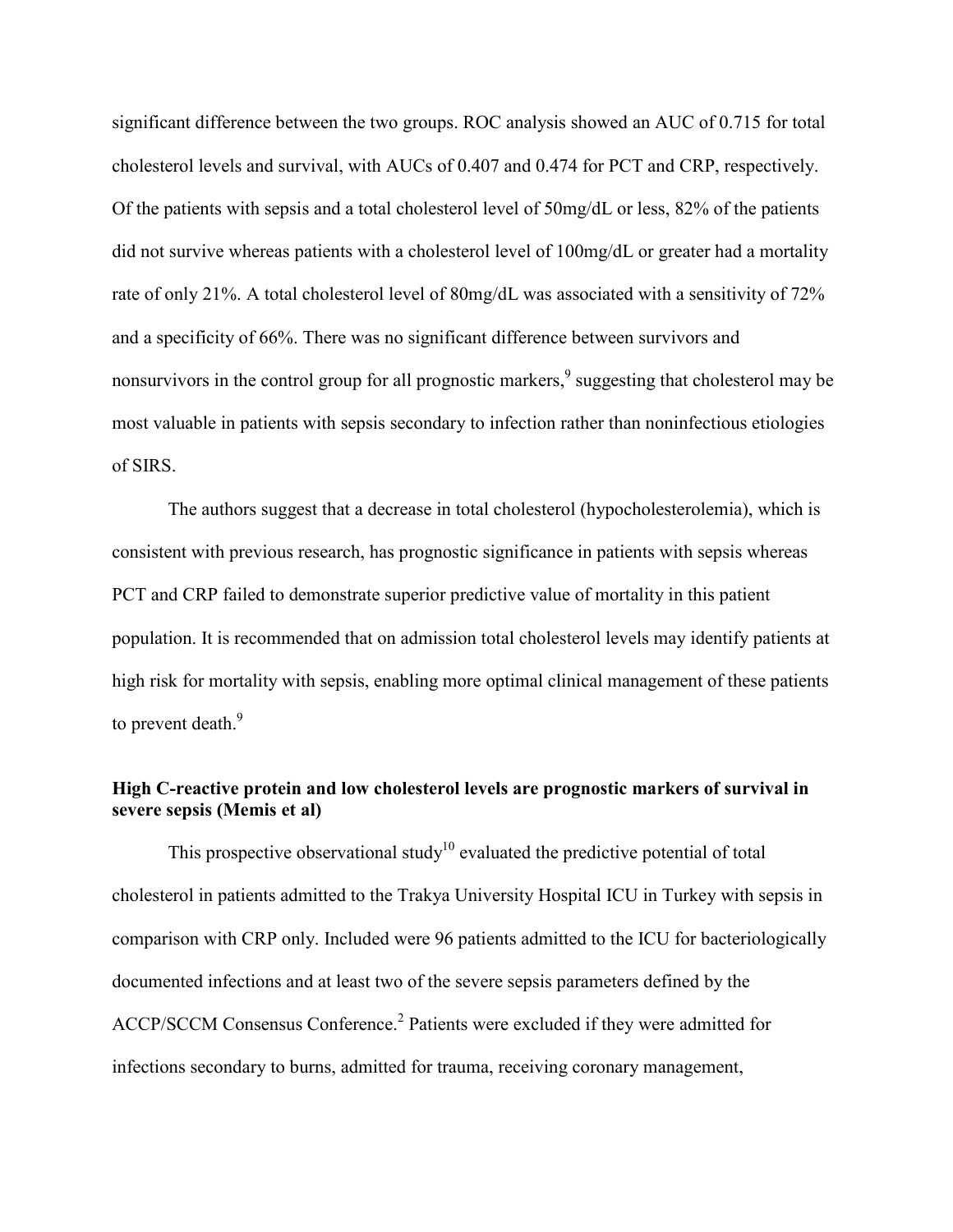immunosuppressed patients, or diagnosed with a lethal condition that would result in death within 24 hours of admission. All patients were noted to receive standard of care resuscitation management and broad-spectrum antibiotic therapy, which included an aminoglycoside and a fourth generation cephalosporin or ciprofloxacin. Antibiotic management was altered in response to culture sensitivities accordingly. Total cholesterol and CRP levels were drawn within the first 24 hours of admission, day 2, and on the day of discharge from the ICU or upon death. The primary outcome was mortality, which was observed for 27 months following admission to the ICU. Clinical status and sepsis severity were monitored with the APACHE II score daily.<sup>10</sup>

Early data analysis indicated that nonsurvivors tended to be older in age and had higher CRP and APACHE II scores on admission compared to their survivor counterparts. In order to account for confounding factors of age on cholesterol levels, a covariance test was used to remove the confounding effect. It was then demonstrated that nonsurvivors did have significantly lower cholesterol levels compared to survivors on Day 1, 2, and the last day ( $P \le 0.001$ ,  $P \le$  $0.001$ ,  $P = 0.001$ , respectively). ROC analysis for Day 1 indicated that total cholesterol and survival had an AUC of 0.987 on admission with a sensitivity and specificity of 97.6% and 100%, respectively, whereas CRP with survival had an AUC of 0.947 with a sensitivity and specificity of 97.6% and 80%, respectively. There was no statistically significant difference between CRP and total cholesterol levels.<sup>10</sup>

The authors conclude that monitoring for hypocholesterolemia may be an equally effective prognostic marker of mortality risk as compared to CRP but may be superior if in addition to scoring systems that take into consideration severity of illness and age such as the APACHE II assessment. This combination of resources would then allow clinicians in the ICU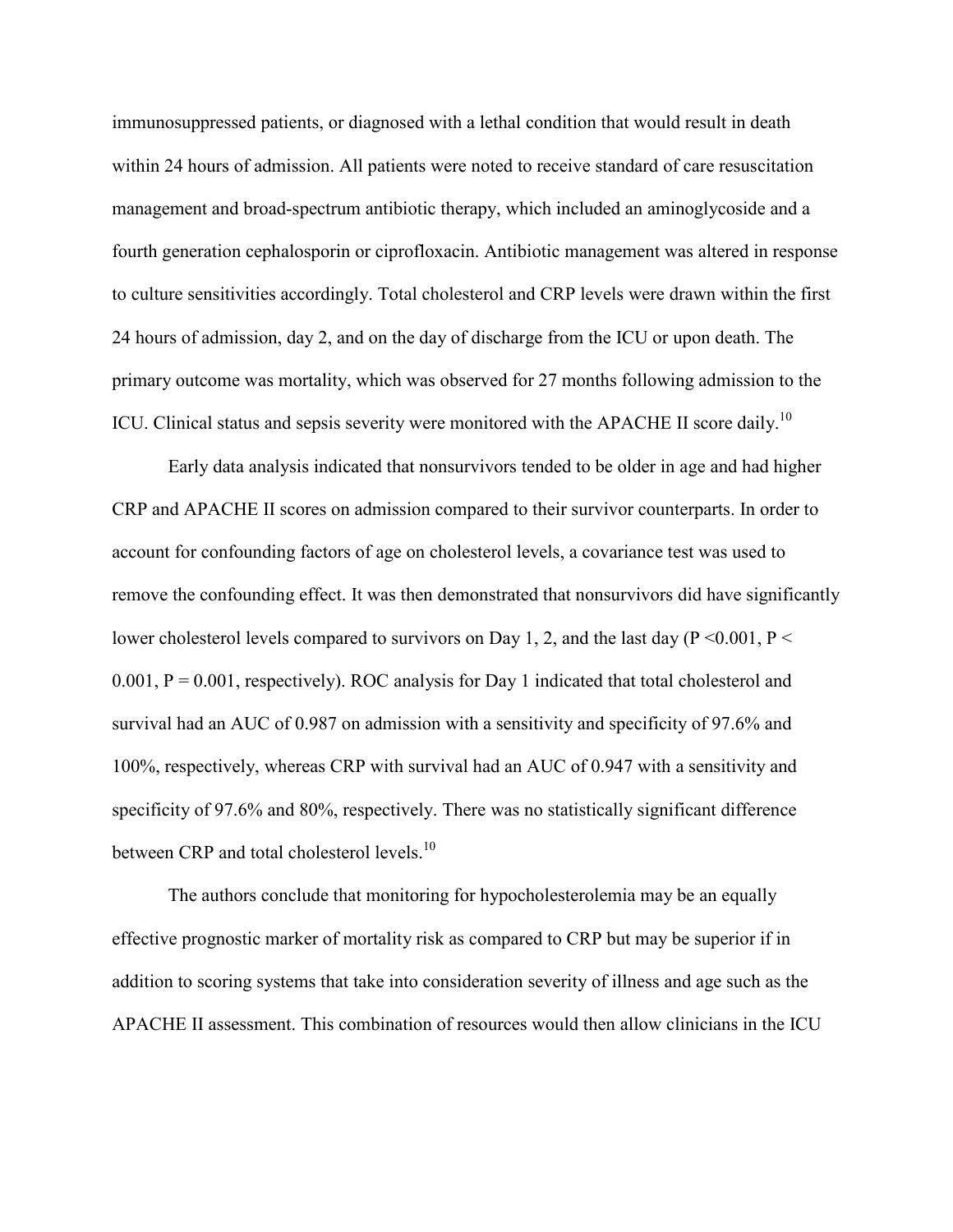setting to earlier identify those patients that require careful monitoring and more aggressive therapies for sepsis and sepsis complications.<sup>10</sup>

### <span id="page-17-0"></span>**DISCUSSION**

Sepsis and septic shock have long remained one of the most common yet most challenging admission diagnoses in the ICU, with significant risk for morbidity and mortality despite current aggressive management and high healthcare costs.<sup>3</sup> Recent focus has been directed at identifying a prognostic marker to identify those patients that are at highest risk of mortality in the ICU secondary to sepsis. PCT and CRP, the most avidly studied prognostic markers, have demonstrated promise; however, significant limitations have been identified including lack of sensitivity and specificity as well as risk of false results with other comorbidities.<sup>7</sup> Although recognized for its diagnostic utility, CRP may be best utilized as a measure of response to therapy and the severity of inflammation rather than a prognostic marker given its relatively short half-life (approximately 19 hours).<sup>10</sup> Prognostic potential of PCT is unlikely during the early phase of systemic inflammation; however, without larger studies, the true effect compared to total cholesterol is unknown.<sup>9</sup>

Hudgins et al,  $11$  in a study evaluating the systemic inflammatory response in both septic patients and healthy volunteers injected with a low dose of endotoxin, found that there is a major disruption in the normal metabolism of lipids, including lower levels of circulating HDL-C and the loss of one of the most abundant HDL apolipoproteins, Apo-A1. Low levels of Apo-A1 have been demonstrated throughout the literature to be significantly lower in nonsurviving septic patients compared to survivors.<sup>12</sup> Changes in plasma lipids have been demonstrated to occur very early in systemic inflammation, with evidence that HDL-C decreases within hours of systemic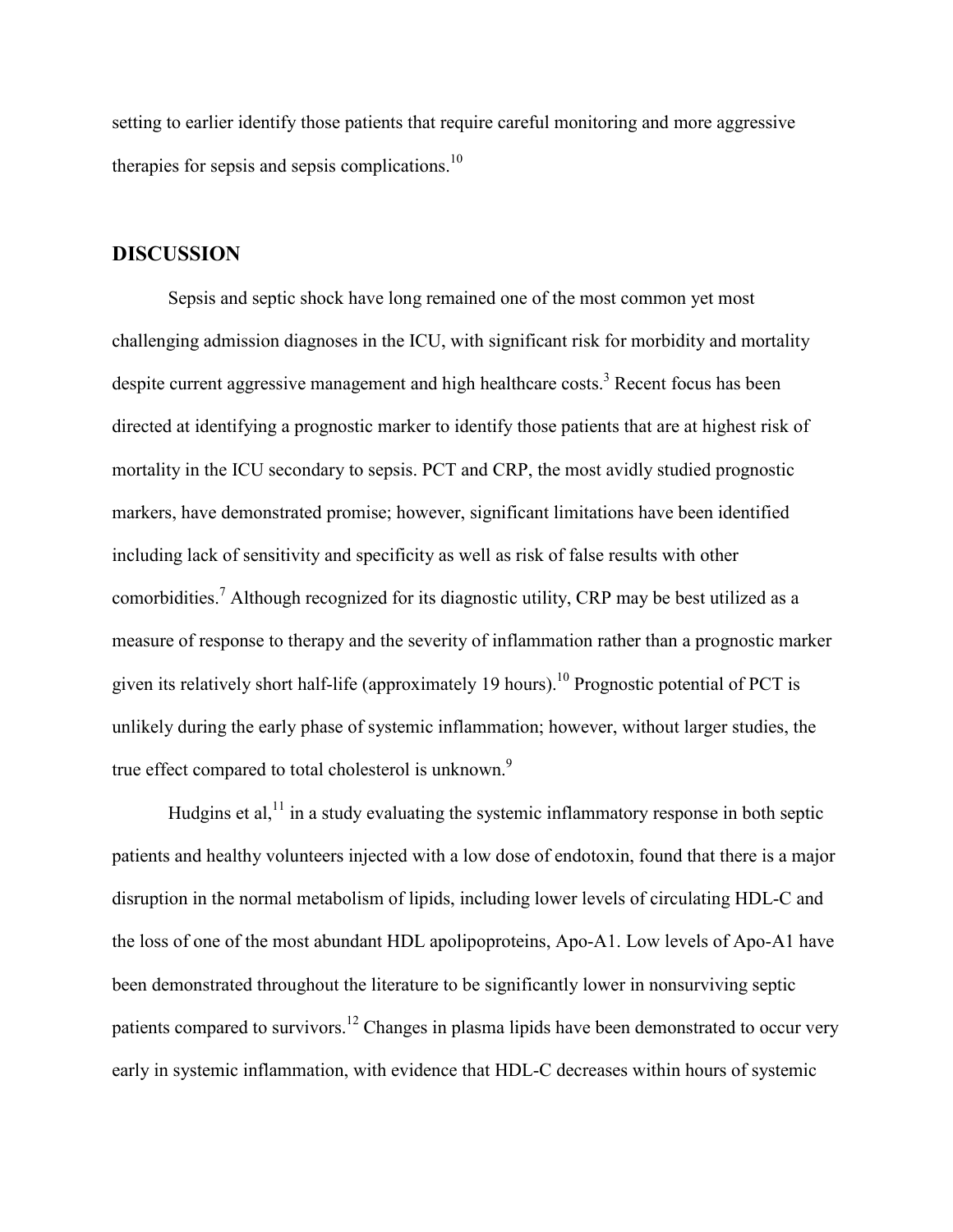cytokine stimulation,<sup>8</sup> suggesting that plasma lipids, specifically HDL-C and Apo-A1 levels, may have significant promise as a sensitive prognostic markers of mortality in patients admitted to the ICU with sepsis. Although both prospective studies<sup>9,10</sup> demonstrate high specificity, Windler et  $al<sup>13</sup>$  suggest that the convenience of total cholesterol is its nonspecificity for any particular disease, which make low serum cholesterol a potential universal marker of mortality for a spectrum of diagnoses in the ICU. Unlike CRP and PCT, which can be altered with other underlying diseases, low cholesterol levels have been reported in a large population study as useful prognostic marker irrespective of comorbidities at time of admission.<sup>13</sup> Reductions in cholesterol, which do occur frequently in a hospital setting, were unlikely to decrease below 100mg/dL, whereas nonsurviving patients often had cholesterol levels as low as  $40$ mg/dL.<sup>13</sup> Serum cholesterol levels below 100mg/dL, which are only found in abetalipoproteinemia disorders, are rare and would be unlikely to alter the significance of hypocholesteremia in severe disease, including sepsis.<sup>13</sup>

Although the exact mechanism in HDL-C and Apo-A1 reduction is relatively unknown, it is theorized that cholesterol's role in the innate immune system may be to blame, rendering the host more susceptible to subsequent injury secondary to inflammation. Several studies have indicated that cholesterol has protective immunomodulatory effects in the presence of gramnegative sepsis,<sup>7</sup> HDL-C and Apo-A1 in particular, being implicated as key players in the innate immune cascade in response to infection by binding and subsequently neutralizing lipopolysaccharide (LPS) endotoxins as well as lipoteichoic acid.<sup>14</sup> These formed complexes result in consumption of HDL-C with high production of endotoxin, as seen in sepsis, resulting in a decline in circulating HDL-C and subsequently the immunomodulating effect that HDL-C has in response to infection.<sup>12</sup> This is consistent with Biller et al,  $9$  which demonstrated that a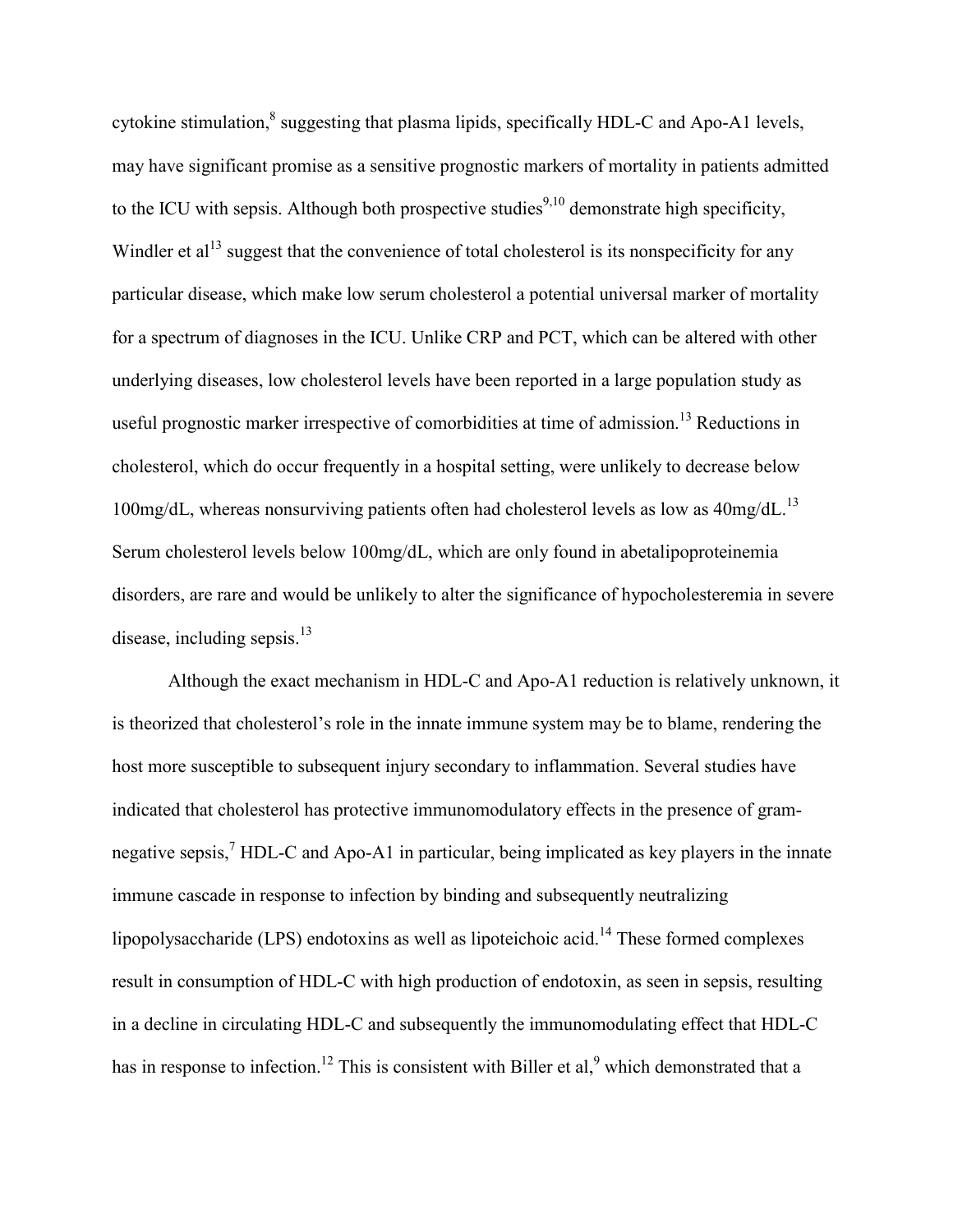reduction in cholesterol has value as a prognostic marker in patients with infection but not in patients with systemic inflammation without infection. This supports the hypothesis that HDL lipoproteins, comprising more than 90% of circulating cholesterol, have a prognostic role in infection.<sup>9</sup> It is also theorized that a subsequent massive production in proinflammatory cytokines secondary to infection may suppress the production of necessary apolipoproteins by the liver, which leaves tissue more vulnerable to endotoxin-mediated harm.<sup>12</sup> It is also possible that the reduction in HDL-C and Apo-A1 may be independent of the innate immune system role of cholesterol and rather a result of altered secondary to endogenous tissue lipid metabolism inhibition or increased hepatic triglyceride production ("lipemia of sepsis").<sup>15</sup> Low levels of HDL-C have also been associated with low levels of stress-induced glucocorticoid production, which is a key innate response in combating the clinical manifestations of systemic inflammation as well as altered leukocyte recruitment.<sup>16</sup>

While the studies<sup>9,10</sup> demonstrated that total cholesterol may have significant utility as a superior prognostic marker of mortality in ICU septic patients, they both are limited in regards to evidence quality being observational studies and small sample sizes with inadequate control groups. Although the data in the Biller et al<sup>9</sup> study demonstrated convincing evidence that total cholesterol is a superior prognostic marker compared to the current gold standards, the lack of precision in comparing 37 nonsurvivors to 29 surviving patients demotes the quality of the evidence significantly on the basis of sample size. Their evaluation of hypocholesteremia severity with mortality rate is promising, however, and is consistent with previous studies that suggest a correlation to the severity of hypocholesterolemia and mortality (Figure I). In their study, 82% of patients with a serum total cholesterol level less than 50mg/dl during their ICU stay did not survive in comparison to their counterparts with cholesterol levels greater than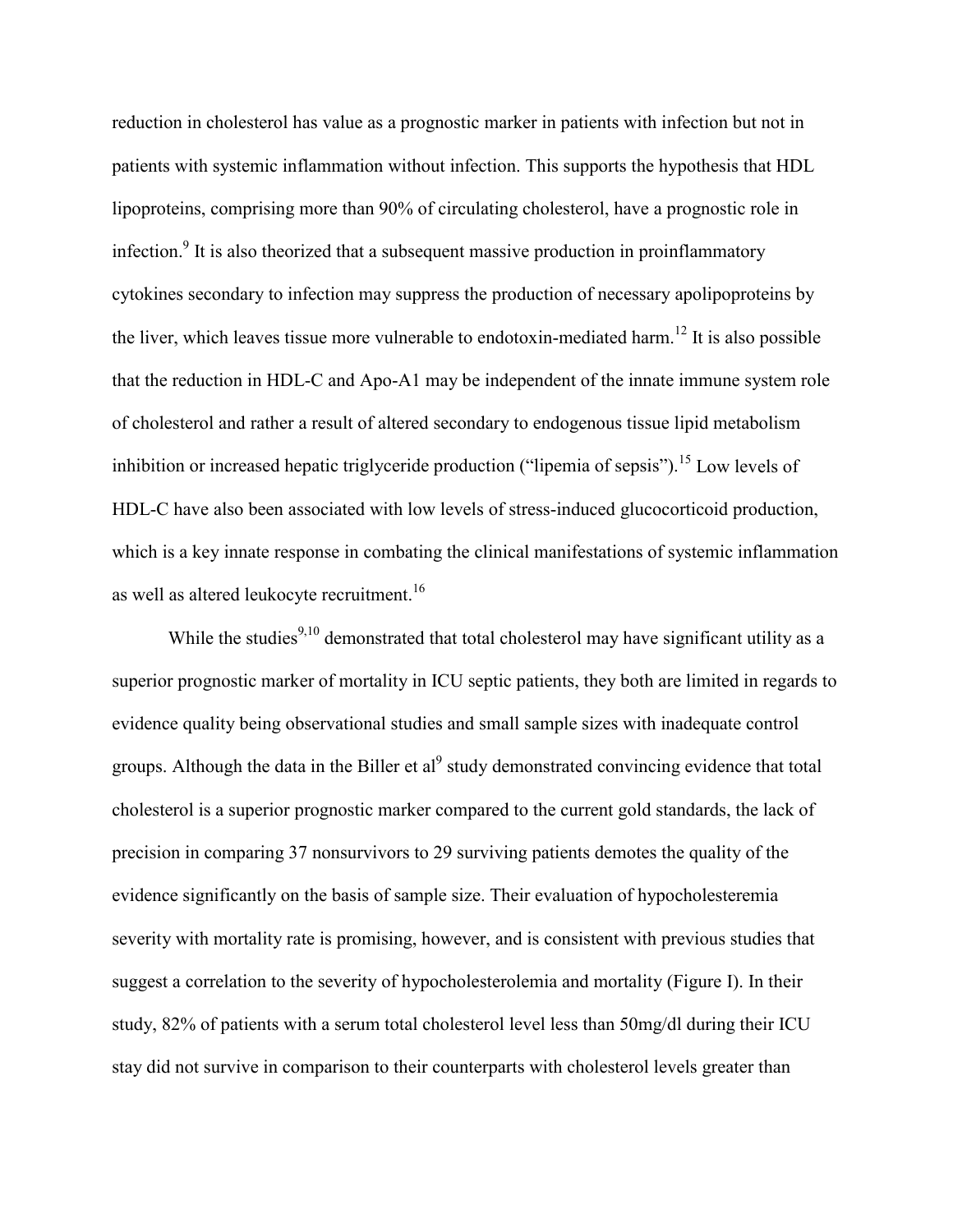100mg/dL, who had a mortality rate of 21%. Windler et al<sup>13</sup> indicated in a study comprising of 61 463 hospitalized septic participants that patients with serum cholesterol levels of 100mg/dL or less had an increased mortality rate of 29.7% from 3.6% in patients with normal cholesterol levels. Every patient with a serum cholesterol level less than 40mg/dL during their hospital stay did not survive.<sup>13</sup>

Likewise, Memis et al<sup>10</sup> failed to provide precision given that their study was limited to 96 patients admitted to the ICU with documented infection and sepsis without a control group for comparison. However, of significance in this study, serum cholesterol levels and CRP were monitored over time (within 24 hours of admission, day 2, and day of discharge or death) with evidence that total cholesterol levels and CRP had significant prognostic ability throughout a patient's hospital stay ( $P < 0.001$ ), <sup>10</sup> suggesting that total cholesterol levels may have utility beyond that of admission.

In addition, neither Biller et al<sup>9</sup> or Memis et al<sup>10</sup> considered additional significant prognostic endpoints, including hospital length of stay (LOS) and the number of ventilator days. In a study evaluating inflammatory markers in their prognostic utility for adverse outcomes in blunt trauma and sepsis, it was found that total cholesterol within the first week of admission are inversely related to the number of days on a ventilator and the hospital  $\text{LOS},^{17}$  suggesting that serum cholesterol has additional significant prognosis utility beyond mortality. Although previous studies<sup>18</sup> have demonstrated that pre-existing dyslipidemia disorders, including those requiring lipid-lowering therapy, do not confound serum cholesterol results in septic patients in the ICU, it is a serious variable to consider in evaluating the serum lipid response during systemic inflammation.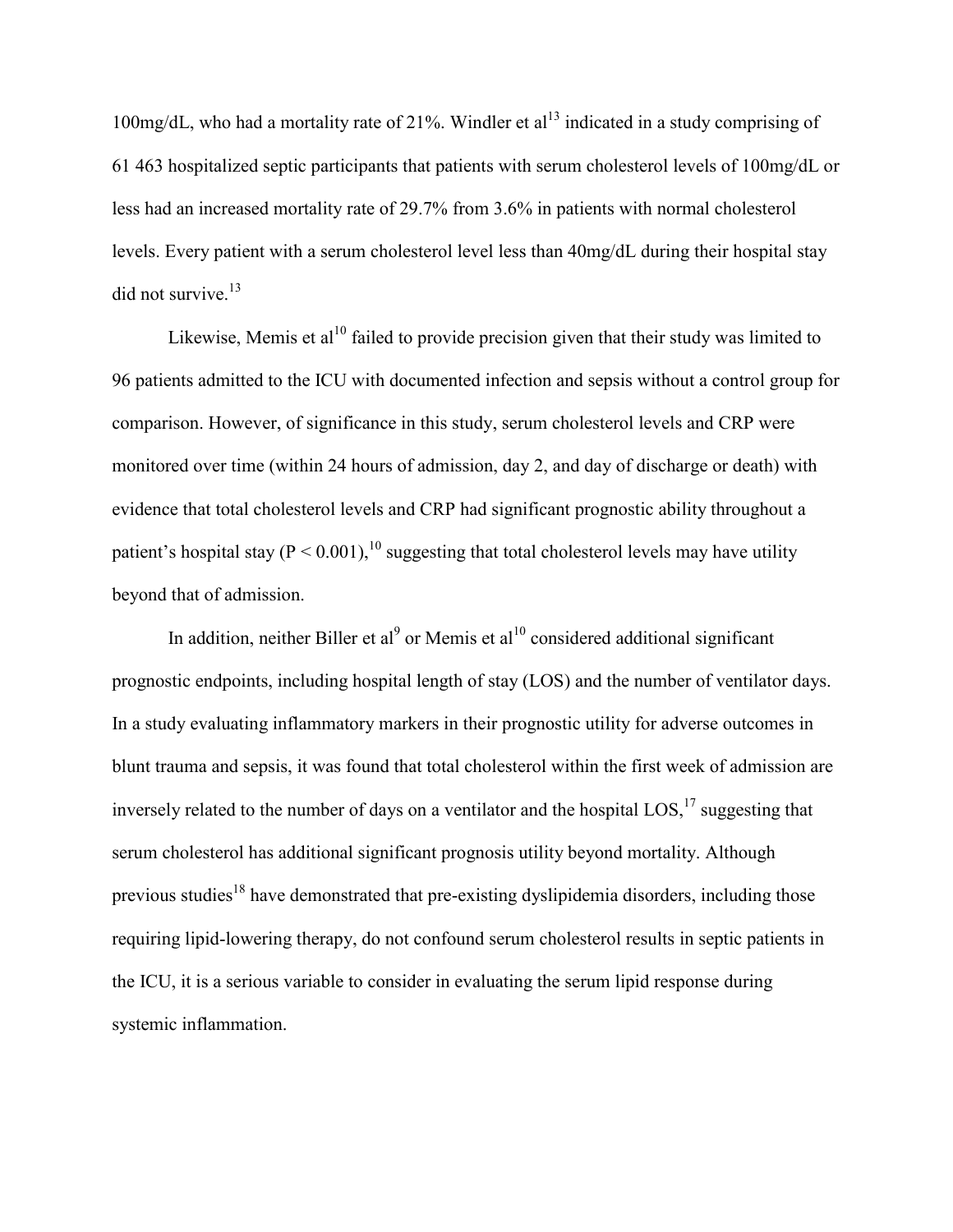### <span id="page-21-0"></span>**CONCLUSION**

Emerging evidence suggests that serum total cholesterol may be a useful and superior prognostic marker of mortality for patients admitted to the ICU with sepsis secondary to infection compared to its CRP and PCT counterparts. With larger, more comprehensive studies, it is likely that evidence will indicate that serum cholesterol levels will provide ICU clinicians a more sensitive screening tool for identifying those patients at highest risk for morbidity and mortality irrespective to other underlying comorbidities, whereas CRP may be more useful for monitoring response to therapy. Monitoring serum cholesterol levels on hospital admission could provide a very novel, inexpensive tool that has the potential to start early and aggressive therapy in patients most at risk for death, thus decreasing the mortality rate secondary to sepsis. Understanding the pathophysiology of lipid metabolism in the event of systemic inflammation also opens the door to additional experimental therapy including the use of statin medications in septic patients.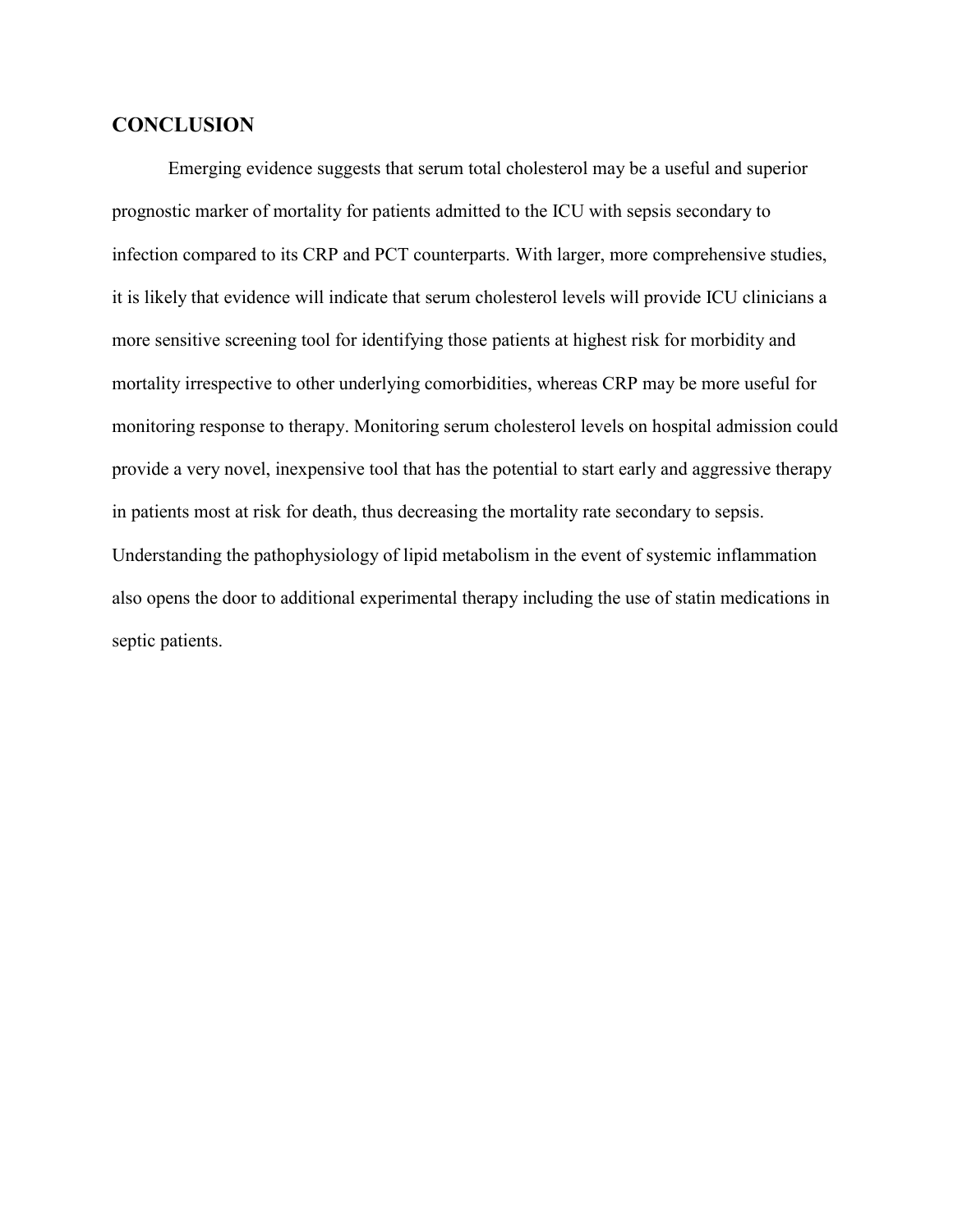## <span id="page-22-0"></span>**References**

1. US Department of Health and Human Services, Health Resources and Services Administration Report to Congress. The Critical Care Workforce: A Study of the Supply and Demand for Critical Care Physicians. May 2006. Available at [http://bhpr.hrsa.gov/healthworkforce/reports/studycriticalcarephys.pdf.](http://bhpr.hrsa.gov/healthworkforce/reports/studycriticalcarephys.pdf) Accessed May 20, 2015

2. American College of Chest Physicians/Society of Critical Care Medicine Consensus Conference: Definitions for sepsis and organ failure and guidelines for the use of innovative therapies in sepsis. *Crit Care Med*. 1992;20:864-874.

3. Goncalves-Pereira J, Pereira JM, Ribeiro O, Baptista JP, Froes F, Paiva JA. Impact of infection on admission and of the process of care on mortality of patients admitted to the Intensive Care Unit: the INFAUCI study. *Clin Microbiol Infect*. 2014;20:1308-1315.

4. Goodwin AJ, Rice DA, Simpson KN, Ford DW. Frequency, cost, and risk factors of readmissions among severe sepsis survivors. *Crit Care Med*. 2015;43:738-746.

5. Herzum I, Renz H. Inflammatory markers in SIRS, sepsis and septic shock. *Curr Med Chem*. 2008;15:581-587.

6. Sankar V, Webster NR. Clinical application of sepsis biomarkers. *J Anesth*. 2013;27:269- 283.

7. Murch O, Collin M, Hinds CJ, Thiemermann C. Lipoproteins in inflammation and sepsis. I. Basic science. *Intensive Care Med*. 2007;33:13-24.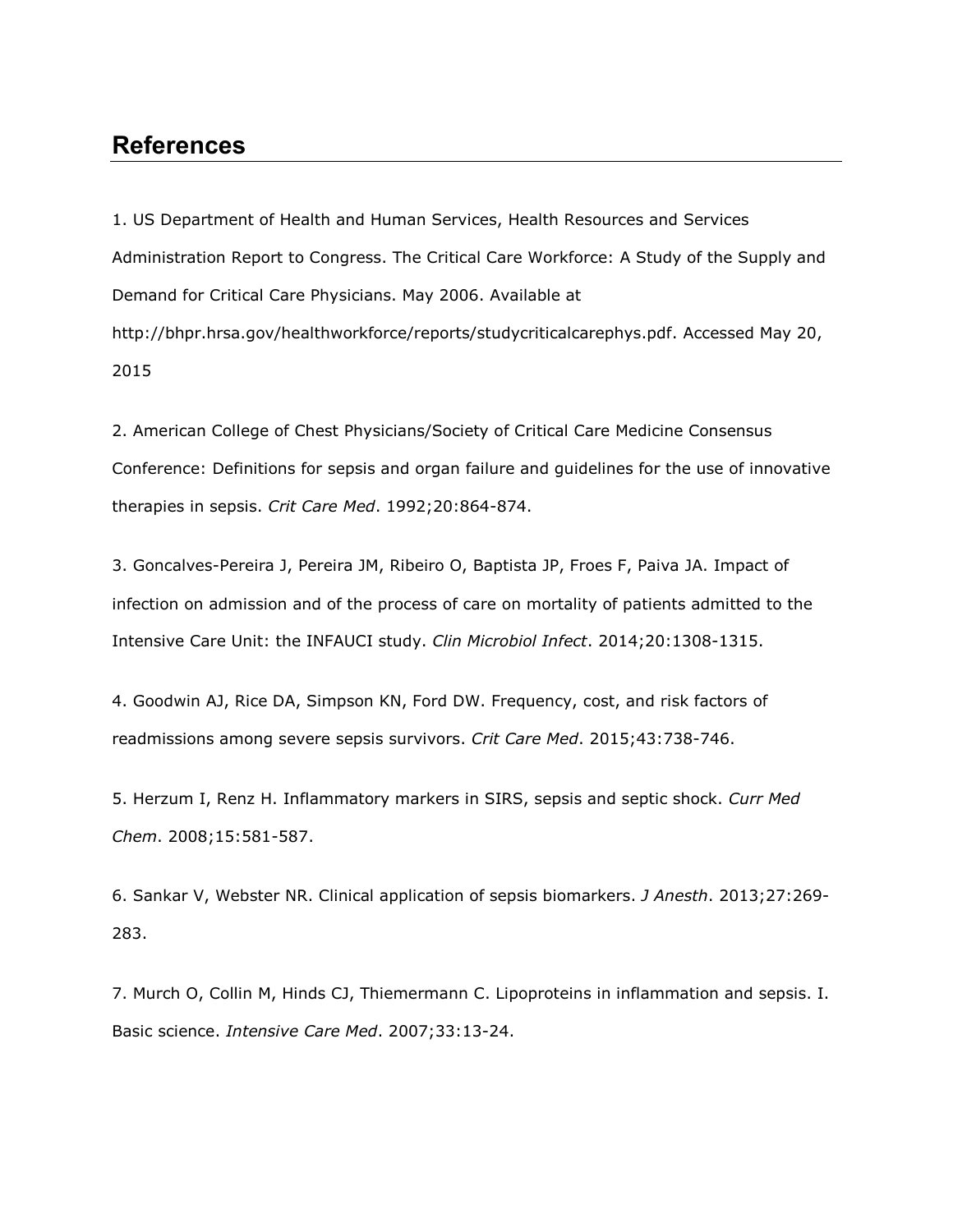8. Wendel M, Paul R, Heller AR. Lipoproteins in inflammation and sepsis. II. Clinical aspects. *Intensive Care Med*. 2007;33:25-35.

9. Biller K, Fae P, Germann R, Drexel H, Walli AK, Fraunberger P. Cholesterol rather than procalcitonin or C-reactive protein predicts mortality in patients with infection. *Shock*. 2014;42:129-132.

10. Memis D, Gursoy O, Tasdogan M, et al. High C-reactive protein and low cholesterol levels are prognostic markers of survival in severe sepsis. *J Clin Anesth*. 2007;19:186-191.

11. Hudgins LC, Parker TS, Levine DM, et al. A single intravenous dose of endotoxin rapidly alters serum lipoproteins and lipid transfer proteins in normal volunteers. *J Lipid Res*. 2003;44:1489-1498.

12. Chien JY, Jerng JS, Yu CJ, Yang PC. Low serum level of high-density lipoprotein cholesterol is a poor prognostic factor for severe sepsis. *Crit Care Med*. 2005;33:1688-1693.

13. Windler E, Ewers-Grabow U, Thiery J, Walli A, Seidel D, Greten H. The prognostic value of hypocholesterolemia in hospitalized patients. *Clin Investig*. 1994;72:939-943.

14. Ulevitch RJ, Johnston AR. The modification of biophysical and endotoxic properties of bacterial lipopolysaccharides by serum. *J Clin Invest*. 1978;62:1313-1324.

15. Ilias I, Vassiliadi DA, Theodorakopoulou M, et al. Adipose tissue lipolysis and circulating lipids in acute and subacute critical illness: effects of shock and treatment. *J Crit Care*. 2014;29:1130.e5-1130.e9.

16. Lekkou A, Mouzaki A, Siagris D, Ravani I, Gogos CA. Serum lipid profile, cytokine production, and clinical outcome in patients with severe sepsis. *J Crit Care*. 2014;29:723- 727.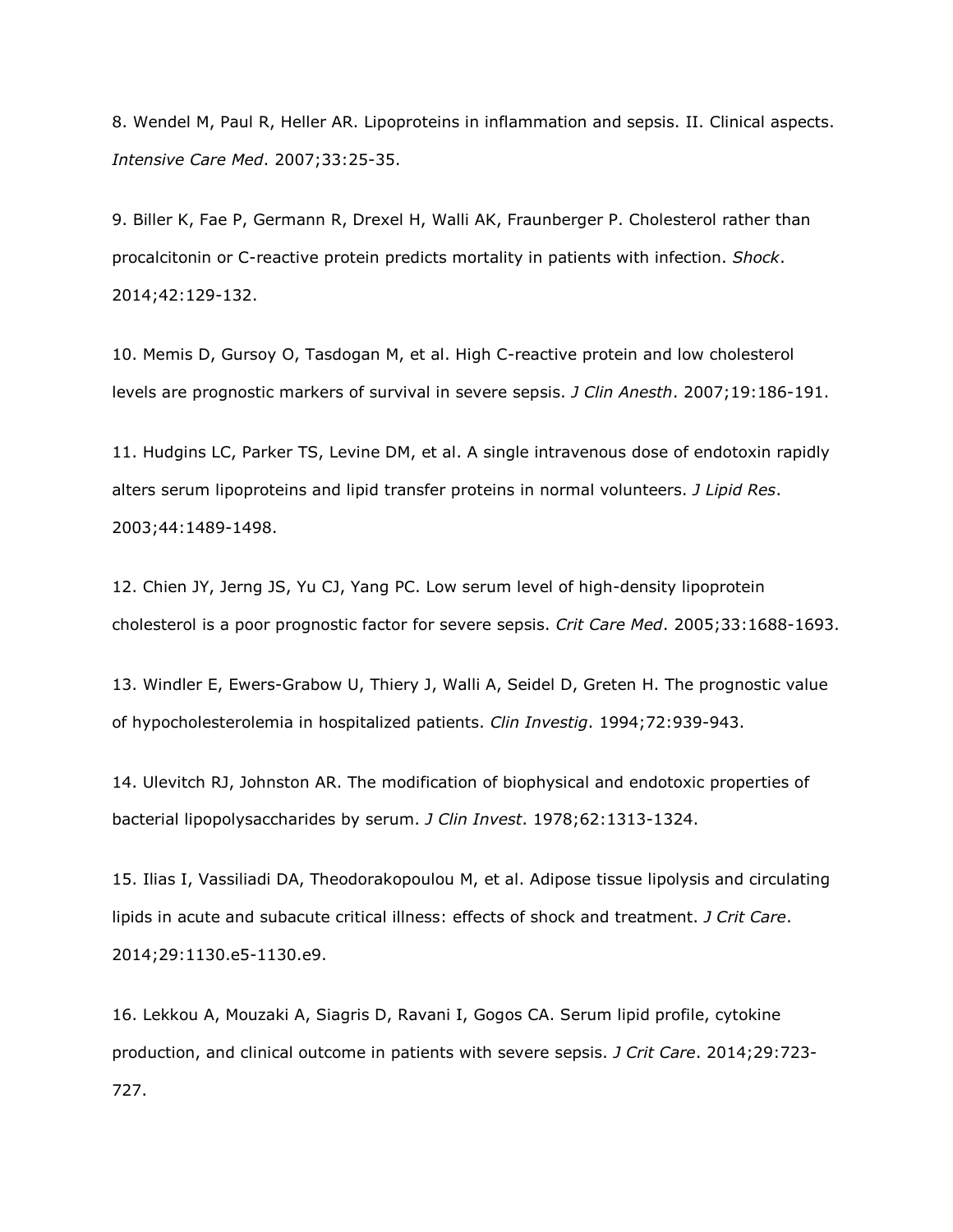17. Dunham CM, Frankenfield D, Belzberg H, Wiles CE 3rd, Cushing B, Grant Z. Inflammatory markers: superior predictors of adverse outcome in blunt trauma patients?. *Crit Care Med*. 1994;22:667-672

18. Luthold S, Berneis K, Bady P, Muller B. Effects of infectious disease on plasma lipids and their diagnostic significance in critical illness. *Eur J Clin Invest*. 2007;37:573-579.

19. GRADE working group. GRADE website. [http://gradeworkinggroup.org/.](http://gradeworkinggroup.org/) Accessed August 11, 2012.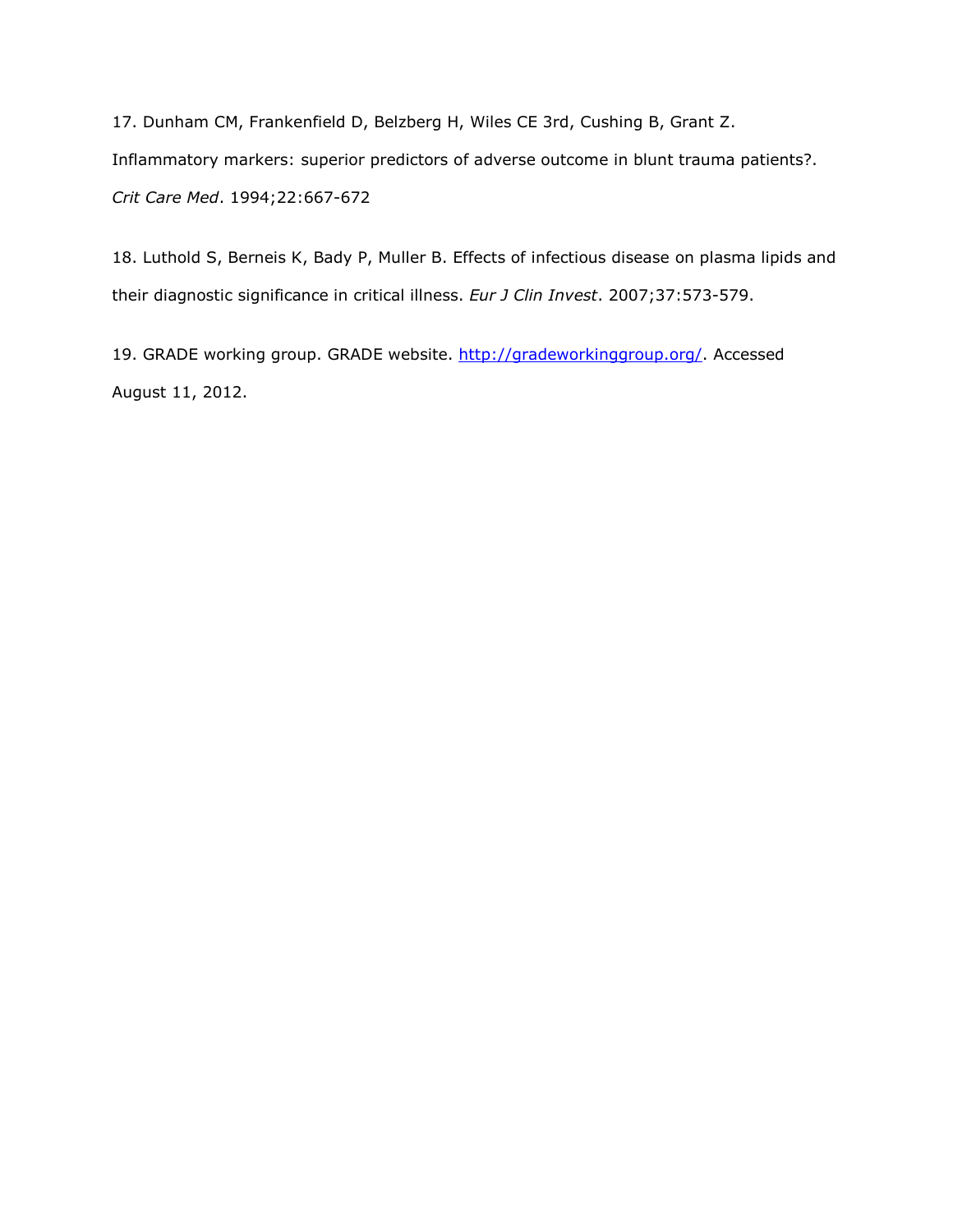## **Table I. ACCP/SCCM Definition of Sepsis**

Infection: Microbial phenomenon characterized by an inflammatory response to the presence of microorganisms or the invasion of normally sterile host tissue by those organisms

Bacteremia: The presence of viable bacteria in the blood

Systemic Inflammatory Response Syndrome: The systemic inflammatory response to a variety of severe clinical insults. The response is manifested by two or more of the following conditions:

Temperature >38°C or <36°C Heart rate >90 beats/min Respiratory rate >20 breaths/min or Paco<sub>2</sub> <32 torr  $(**4.3 kPa**)$ WBC >12,000 cells/mm<sup>3</sup>, <4000 cells/mm<sup>3</sup>, or >10% immature

<span id="page-25-0"></span>(band) forms

Sepsis: The systemic response to infection. This systemic response is manifested by two or more of the following conditions as a result of infection:

Temperature  $>38^{\circ}$ C or < $36^{\circ}$ C

```
Heart rate >90 beats/min
```

```
Respiratory rate > 20 breaths/min or Paco_2 < 32 torr
(<4.3 kPa)
```
WBC >12,000 cells/mm<sup>3</sup>, <4000 cells/mm<sup>3</sup>, or >10% immature (band) forms

Severe Sepsis: Sepsis associated with organ dysfunction, hypoperfusion, or hypotension. Hypoperfusion and perfusion abnormalities may include, but are not limited to lactic acidosis, oliguria, or an acute alteration in mental status

Septic Shock: Sepsis with hypotension, despite adequate fluid resuscitation, along with the presence of perfusion abnormalities that may include, but are not limited to, lactic acidosis, oliguria, or an acute alteration in mental status. Patients who are on inotropic or vasopressor agents may not be hypotensive at the time that perfusion abnormalities are measured

*Hypotension:* A systolic BP of <90 mm Hg or a reduction of  $>40$ mm Hg from baseline in the absence of other causes for hypotension

Multiple Organ Dysfunction Syndrome: Presence of altered organ function in an acutely ill patient such that homeostasis cannot be maintained without intervention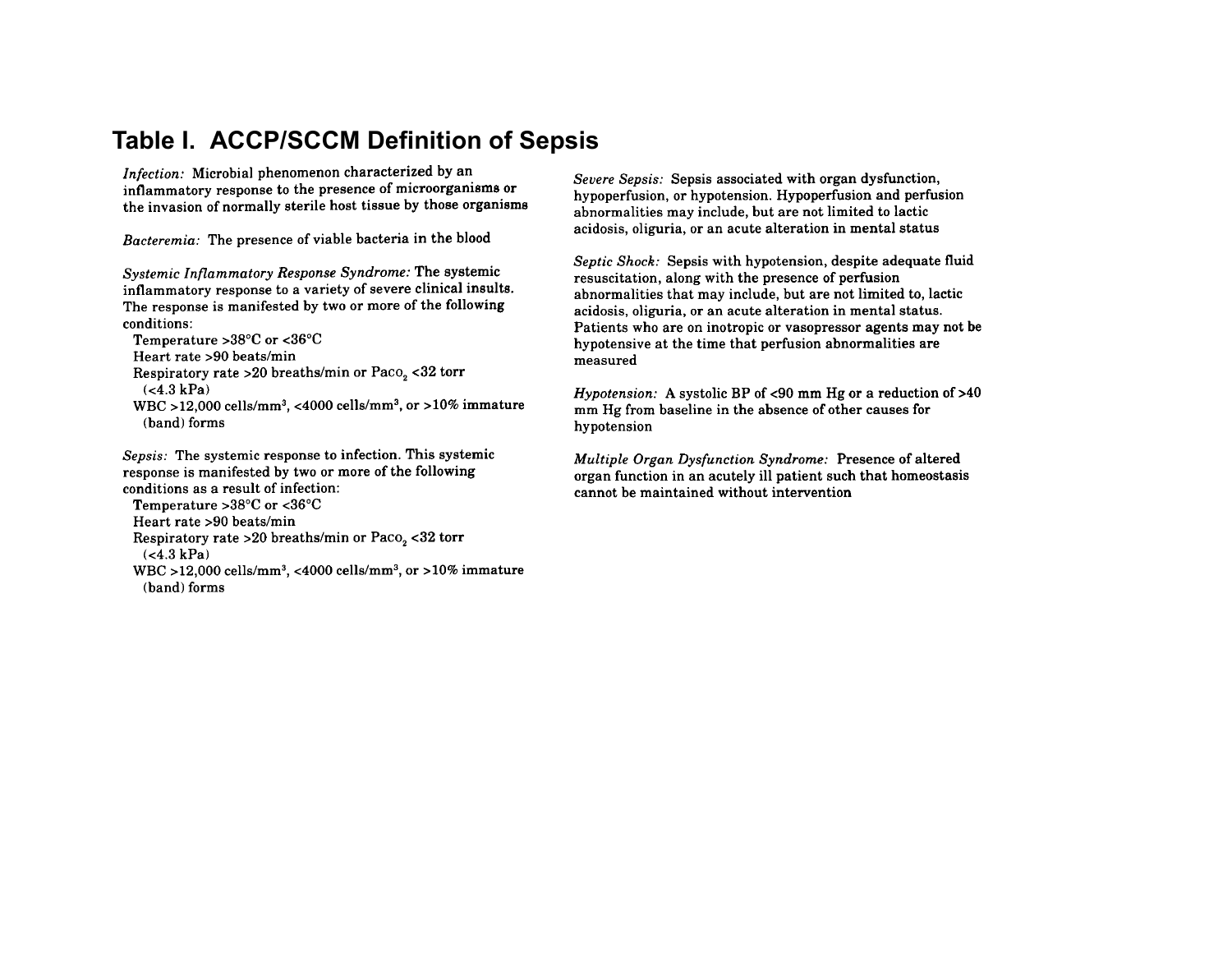<span id="page-26-0"></span>

| False-positive                                                                                                                                                  | False-negative                      |
|-----------------------------------------------------------------------------------------------------------------------------------------------------------------|-------------------------------------|
| Acute respiratory distress syndromes                                                                                                                            | Early infections                    |
| Acute graft-versus-host disease                                                                                                                                 | Localised infections                |
| Falciparum malariae infections                                                                                                                                  | Sub-acute bacterial<br>endocarditis |
| Systemic fungal infections                                                                                                                                      |                                     |
| Mechanical and surgical trauma                                                                                                                                  |                                     |
| Chemical pneumonitis                                                                                                                                            |                                     |
| Severe burns and heat strokes, pancreatitis                                                                                                                     |                                     |
| Familial Mediterranean fever                                                                                                                                    |                                     |
| Malignancies—medullary thyroid cancer,<br>small-cell-cancer of the lung, liver<br>metastasis, carcinoid tumours, and<br>paraneoplastic syndromes,               |                                     |
| Treatment with T cell antibodies,<br>granulocyte transfusions, anti-thymocyte<br>globulin administration, therapeutic TNFx<br>administration for melanoma, etc. |                                     |
| Newborns                                                                                                                                                        |                                     |

# **Table II. False-positive and false-negative results of PCT assay**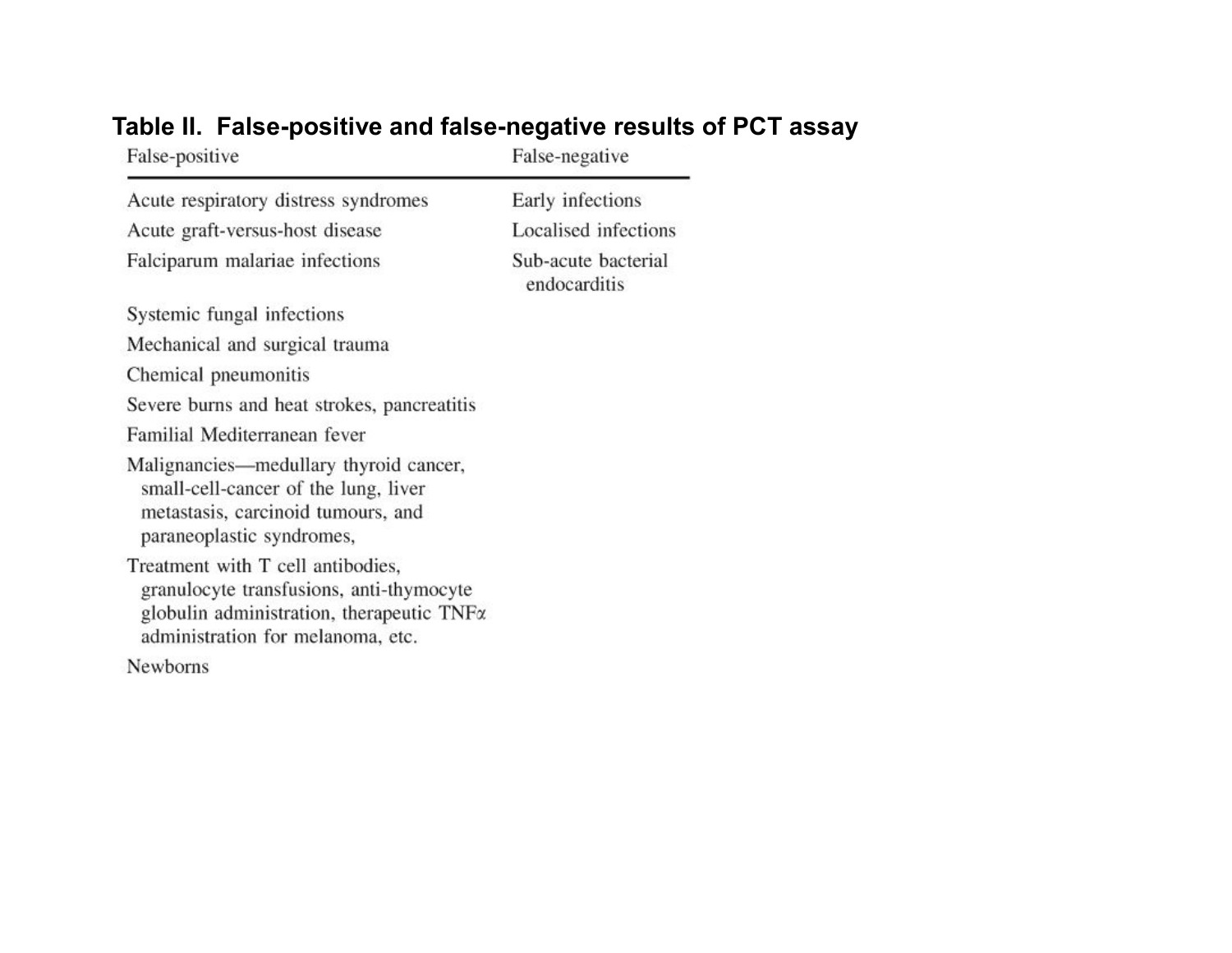<span id="page-27-0"></span>

| <b>Quality Assessment</b>    |                              |                           |                            |                                                 |                               |                  |          |
|------------------------------|------------------------------|---------------------------|----------------------------|-------------------------------------------------|-------------------------------|------------------|----------|
| Downgrade Criteria           |                              |                           |                            |                                                 |                               |                  |          |
| <b>Studies</b>               | Design                       | Limitations               | Indirectness               | Imprecision                                     | Inconsistency                 | Publication bias | Quality  |
| <b>Mortality (All-Cause)</b> |                              |                           |                            |                                                 |                               |                  |          |
| Biller et al <sup>9</sup>    | Prospective<br>Observational | No serious<br>limitations | No serious<br>indirectness | Limited sample<br>size                          | No serious<br>inconsistencies | No bias likely   | Very low |
| Memis et al <sup>10</sup>    | Prospective<br>Observational | No serious<br>limitations | No serious<br>indirectness | Limited sample<br>size without control<br>group | No serious<br>inconsistencies | No bias likely   | Very low |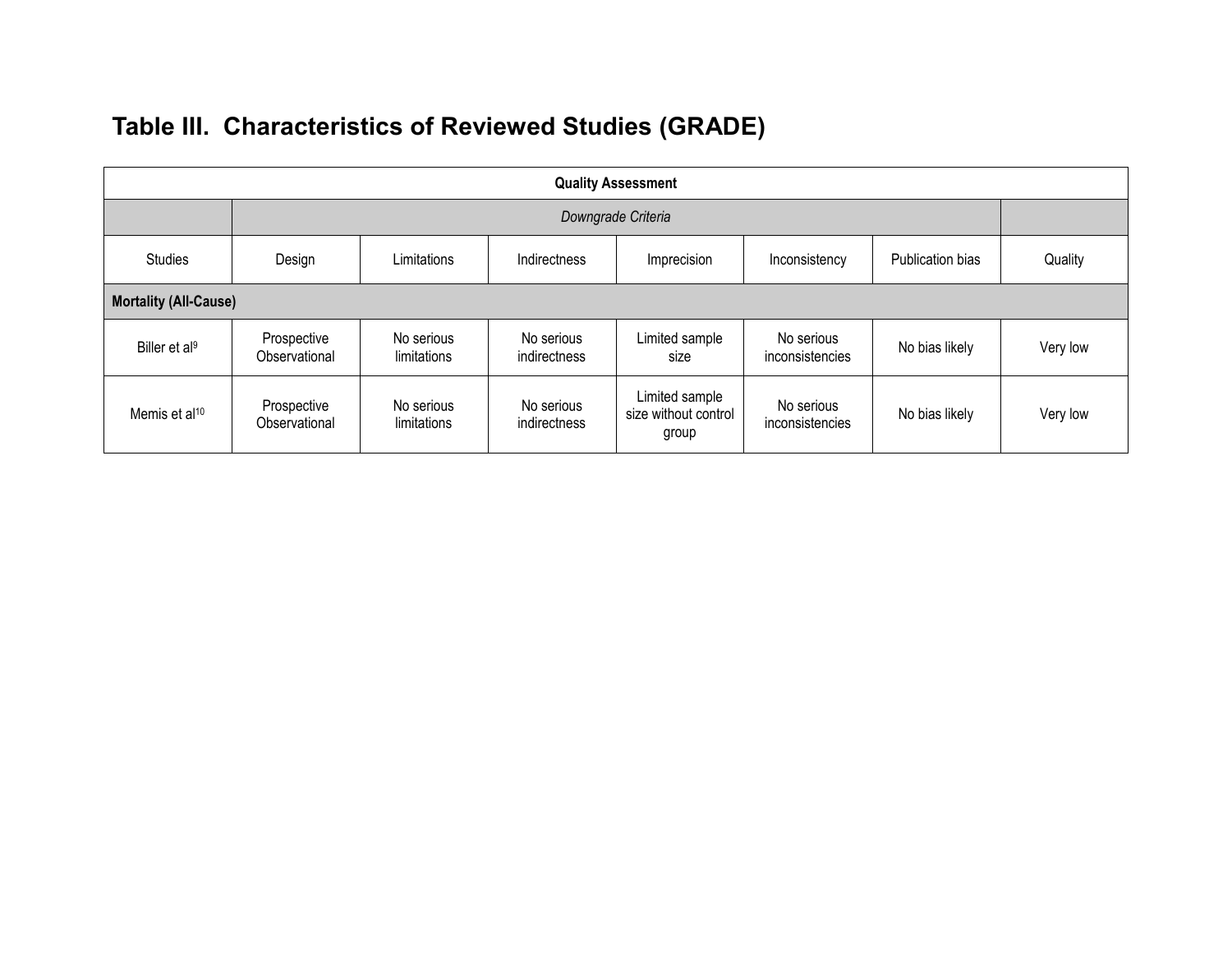# **Table IV. Summary of Findings**

|                           | <b>Number of Patients</b>    |           | Effect    |            |           |           |            |
|---------------------------|------------------------------|-----------|-----------|------------|-----------|-----------|------------|
| Study                     | Isolated infection           | Control   | Time      | Marker     | Sens %    | Spec %    | <b>AUC</b> |
|                           | <b>Mortality (All-cause)</b> |           |           |            |           |           |            |
| Biller et al <sup>9</sup> | 76/106                       | 40/106    | Day 1     | <b>TCH</b> | 72%       | 66%       | 0.715      |
|                           |                              |           |           | <b>CRP</b> | <b>NA</b> | <b>NA</b> | 0.407      |
|                           |                              |           |           | <b>PCT</b> | <b>NA</b> | <b>NA</b> | 0.474      |
| Memis et al <sup>10</sup> | 96/96                        | <b>NA</b> | Day 1     | <b>TCH</b> | 97.6%     | 100%      | 0.987      |
|                           |                              |           |           | <b>CRP</b> | 97.6%     | 80%       | 0.947      |
|                           |                              |           | Day 2     | <b>TCH</b> | 97.6%     | 92.7%     | 0.985      |
|                           |                              |           |           | <b>CRP</b> | 90.2%     | 96.4%     | 0.975      |
|                           |                              |           | Last Day* | <b>TCH</b> | 92.7%     | 96.4%     | 0.973      |
|                           |                              |           |           | <b>CRP</b> | 100%      | 96.4%     | 0.997      |

<span id="page-28-0"></span>*Abbreviations:*

*TCH: Total cholesterol*

*CRP: C-reactive protein*

*PCT: Procalcitonin*

*AUC: Area under the curve*

*\*Last day was measured as either day of discharge or day of death*